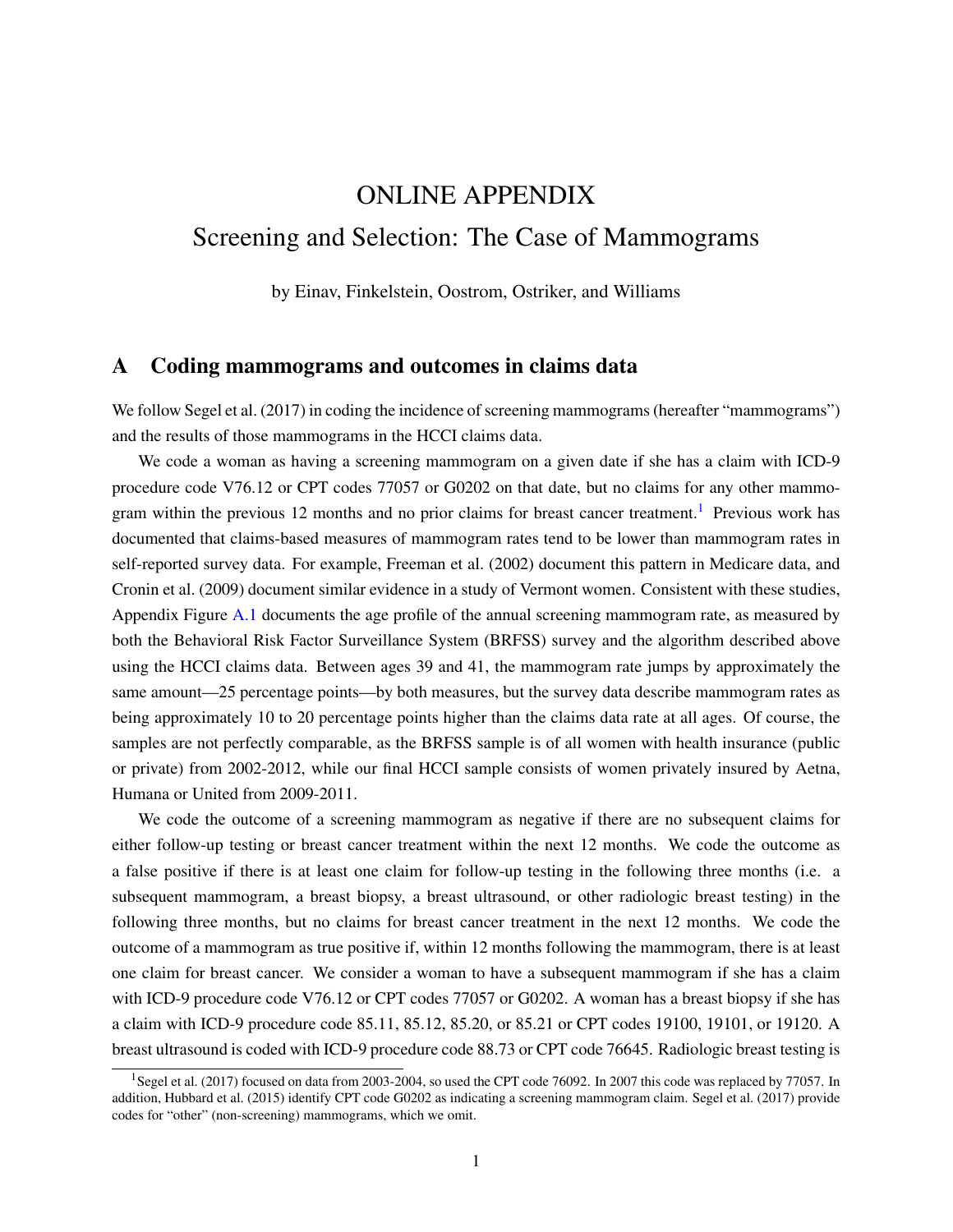coded with ICD-9 procedure code 87.35, 87.36, 87.73, or 88.85 or CPT codes 76003, 77002, 76095, 77031, 76086, 76087, 76088, 77053, 77054, 76355, 76360, 76362, 77011, 77012, 77013, 76098, 76100, 76101, 76102, 76120, 76125, 76140, 76150, 76350, or 76365. Breast cancer is coded with ICD-9 procedure code 233.0, V103.0, or 174.0 through 174.9 or CPT code 19160, 19162, 19180, 19200, 19220, 19240, 19301, 19303, 19305, 19307, 38740, or 38745. The codes used to identify these claims are provided in Appendix Table [A.1,](#page-23-0) along with their references.

The linked SEER-Medicare data allow us to cross validate this claims-based coding process against cancer diagnoses in the cancer registry. The results are very encouraging. Appendix Tables [A.2](#page-23-1) and [A.3](#page-24-0) describe the concordance of true positive mammograms as coded using this algorithm with actual diagnoses as recorded in the SEER-Medicare data. For those who were diagnosed with breast cancer and had a mammogram in the year of diagnosis, 99.6% of mammograms were coded as true positive using our algorithm. Meanwhile, 93% of mammograms for women who were never diagnosed with breast cancer were negative, while 5.8% were false positives. Most women with true positive mammograms were diagnosed with breast cancer in the year of or the year following the mammogram, while 84% of those without true positive mammograms were never diagnosed and a further 14% were not diagnosed until more than 1 year after the mammogram (2% were diagnosed in the year following the mammogram, but none in the year of the mammogram).

## <span id="page-1-0"></span>B Non-cancer characteristics of compliers, always-takers, and never-takers

We examine the non-cancer characteristics of those who do and do not receive mammograms, by age. To do so, we draw on two data sources: the HCCI data on privately insured women from 2009-2011, and data from the Behavioral Risk Factor Surveillance System Survey (BRFSS) for even years 2000-2012, restricted to women with health insurance (public or private). The HCCI data allow us to code whether or not the woman had a Pap test or a flu shot in the prior year, as well as total health care spending in the prior year and the number of emergency room (ER) visits in the prior year. The BRFSS data allow us to observe (contemporaneous) measures of flu shots and Pap tests, as well as other health behaviors. Specifically, we follow [Chetty et al.](#page-29-2) [\(2016\)](#page-29-2) and measure whether the woman currently smokes, has BMI greater than 30, and exercises in the past month, and we follow [Kowalski](#page-30-2) [\(2019\)](#page-30-2) and measure mean BMI, whether the woman uses birth control, and whether the woman uses oral contraception. We also include several additional health behaviors: whether the woman always wears a seat belt, her number of alcoholic drinks in the prior month, and whether she has a personal doctor. Finally, we measure some basic demographics of the women including income, education, employment, marital status, and whether she lives in an urban, suburban, or rural area.

Appendix Figures [A.3,](#page-15-0) [A.4,](#page-16-0) and [A.5](#page-17-0) show age-specific mean characteristics for the overall population and the subset of women who receive mammograms. The figures also super-impose results from a simple linear regression discontinuity estimate at age 40 for those who get mammograms. Specifically, we estimate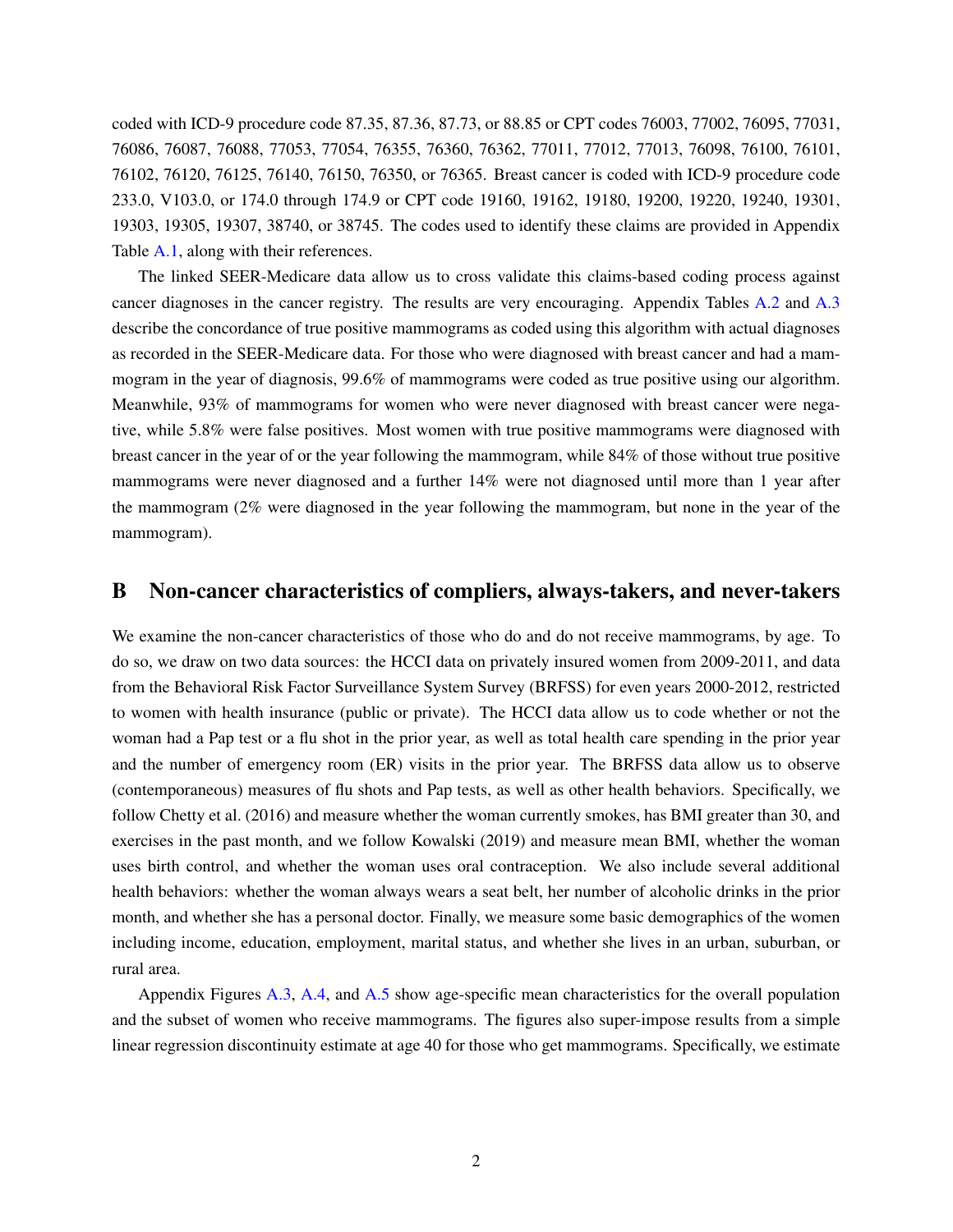<span id="page-2-0"></span>(A.1) 
$$
y_i = \gamma_0 + \gamma_1 \tilde{a}_i + \gamma_2 I(\tilde{a}_i > 0) + \gamma_3 \tilde{a}_i I(\tilde{a}_i > 0) + \gamma_4 m_i + \gamma_5 \tilde{a}_i m_i + \gamma_6 m_i I(\tilde{a}_i > 0) + \gamma_7 \tilde{a}_i m_i I(\tilde{a}_i > 0) + \varepsilon_i
$$

where  $y_i$  is a health behavior or demographic characteristic for woman *i*,  $\tilde{a}_i = a_i - 40$  is woman *i*'s age in years relative to age 40,  $I(\tilde{a}_i > 0)$  is an indicator for whether woman *i*'s age is greater than 40,  $m_i$  is an indicator for whether woman *i* received a mammogram, and  $\varepsilon_i$  is a normally distributed error term. We estimate the regression on women aged 35-50, excluding women aged 40 from the regression. The regression allows for the outcome *y<sup>i</sup>* to vary linearly in age, and for a level change and a slope change at age 40. It also allows these patterns to flexibly vary between those who receive a mammogram and those who do not.

We use the resulting estimates to implement the Abadie [\(2002;](#page-29-3) [2003\)](#page-29-4) approach to characterizing compliers and never-takers. For example, women who obtained a mammogram without a recommendation provide estimates of characteristics for always-takers. Since women who obtain a mammogram with the recommendation at age 40 include both compliers and always-takers, we can use estimates of the always-taker sample and the share of compliers to back out the characteristics of compliers. Similarly, women who do not obtain a mammogram after age 40 provide estimates of characteristics for never-takers. As in equation (2) in the main text, we assume that there are no defiers; that is, we assume that there are no women who would obtain a mammogram without the recommendation at age 39 but would not get screened with the recommendation at age 40.

More formally, we first calculate the population fraction of always-takers, never-takers, and compliers, by estimating the following regression

$$
(A.2) \t\t m_i = \eta_0 + \eta_1 \tilde{a}_i + \eta_2 I(\tilde{a}_i > 0) + \eta_3 \tilde{a}_i I(\tilde{a}_i > 0) + \zeta_i,
$$

where all variables are defined as in equation  $(A.1)$ , and  $\zeta_i$  is a normally distributed error term. The population fraction of always-takers at age 40 is then given by the fraction of women who receive a mammogram without the recommendation,  $\pi_{AT} = \hat{\eta}_0$ , and the population fraction of compliers is given by the change in the fraction of women who receive a mammogram at age 40,  $\pi_c = \hat{\eta}_2$ . Finally, given our assumptions, the population fraction of never-takers is given by  $\pi_{NT} = 1 - \pi_C - \pi_{AT}$ .

With the population shares of each group, we can now estimate the group-specific mean for each characteristic. Let  $f_g(y)$  denote the mean for characteristic *y* at age 40 for each group  $g \in \{AT, NT, C\}$ , where *AT* are the always-takers, *NT* are the never-takers, and *C* are the compliers. We then compute *f<sup>g</sup>* (*y*) at age 40 using the above estimates. For example, for always-takers, we use the predicted values from equation [\(A.1\)](#page-2-0) by setting  $m_i = 1$ ,  $\tilde{a}_i = 0$ ,  $I(\tilde{a}_i > 0) = 0$  to obtain  $f_{AT}(y) = \hat{y}_0 + \hat{y}_1$ . Similarly, for never-takers, we set  $m_i = 0$ ,  $\tilde{a}_i = 0$ ,  $I(\tilde{a}_i > 0) = 0$  to obtain  $f_{NT}(y) = \hat{y}_0$ . Computing the mean of y for compliers,  $f_C(y)$ , requires some arithmetic. Women who receive a mammogram with the recommendation are either alwaystakers or compliers. Therefore, the mean of *y* for women who received a mammogram with a recommendation, denoted by  $f_T(y)$ , is equal to  $\frac{\pi_{AT}}{\pi_{AT}+\pi_C}f_{AT}(y) + \frac{\pi_C}{\pi_{AT}+\pi_C}f_C(y)$ . We can estimate  $f_T(y)$  from equa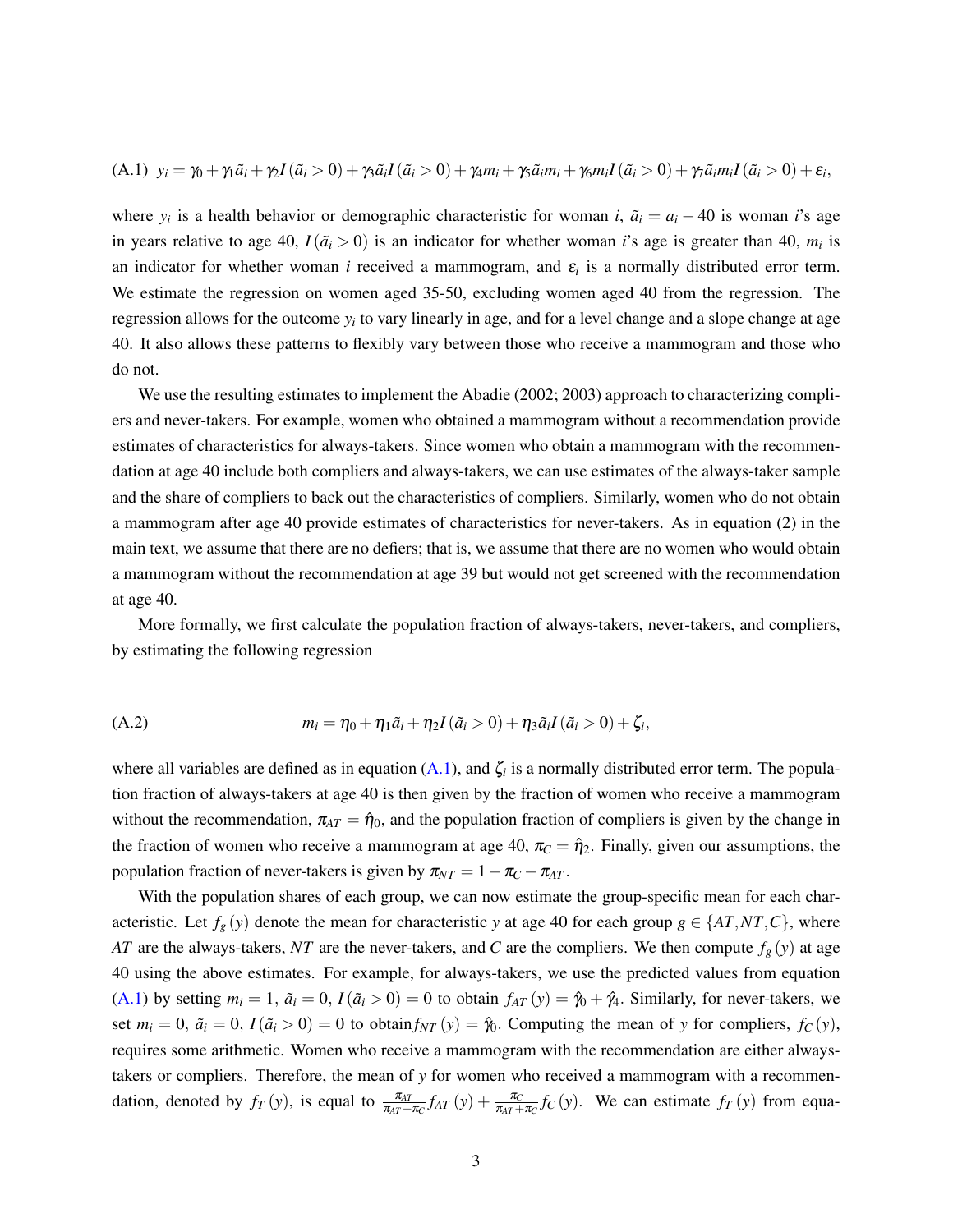tion [\(A.1\)](#page-2-0) by setting  $m_i = 1$ ,  $\tilde{a}_i = 0$ ,  $I(\tilde{a}_i > 0) = 1$  to obtain  $f_{AT}(y) = \hat{y}_0 + \hat{y}_1 + \hat{y}_2 + \hat{y}_3$ . We then compute  $f_C(y) = [f_T(y) (\pi_{AT} + \pi_C) - \pi_{AT} f_{AT}(y)] / \pi_C.$ 

In Figure 4 in the main text we present the results from this exercise by reporting the ratios of characteristics for compliers relative to never-takers,  $f_C(y)/f_{NT}(y)$ , and for compliers relative to always-takers,  $f_C(y)/f_{AT}(y)$ . Standard errors are constructed using a bootstrap with 100 repetitions clustered at the age level.

# <span id="page-3-0"></span>C Clinical model: the Erasmus model

We use the Erasmus model to generate estimates of the underlying onset rate by age of cancer and cancer type, as well as the evolution of (untreated) cancers. We adjust the model to better match certain key moments of the SEER data. This (modified) Erasmus data, together with assumed parameters from the mammogram decision model (specifically, equations (1) and (2) in the main text) and the observed policy recommendation (40 and above), generates an age-specific share of women who are screened, as well as the tumor characteristics (in-situ and invasive rates) conditional on getting screened, which we then attempt to match by method of moments to the observed data on the age-specific share of women who are screened and the tumor characteristics conditional on getting screened.

As described in the main text, the Erasmus model is one of seven models developed for the Cancer Intervention and Surveillance Modeling Network (CISNET) as part of a project decomposing breast cancer mortality reductions from 1975-2000 into effects from the dissemination of mammography versus the development of advanced treatment techniques [\(Clarke et al.](#page-29-5) [2006\)](#page-29-5). Each of the groups participating in the project wrote a model of breast cancer incidence and mortality in the US over this time period and then compared the mortality rates under scenarios with and without mammography and advanced treatment. For convenience, we focus on one of these models, the Erasmus model [\(Tan et al.,](#page-30-3) [2006\)](#page-30-3).

In what follows we describe our implementation of the Erasmus model. This implementation directly follows [Tan et al.](#page-30-3) [\(2006\)](#page-30-3), with all the assumptions we describe being theirs. We then describe the calibration changes we make to the model based on some of our own external data and assumptions.

#### C.1 Model details

#### Tumor incidence

The model allows us to simulate a cohort of women *i*, each with a year of birth *b<sup>i</sup>* and a year of death from other causes *d<sup>i</sup>* which is randomly determined and dependent on the year of birth. Specifically, it assumes that in each year *y* the probability that a person born in year *b* (such that  $y \ge b$ ) dies of causes other than breast cancer is  $Q_y^b$ . A woman's year of death is defined as the lesser of 110 and the first year in which a random draw from a uniform distribution on [0,1] falls below  $Q^b_{y}$ . It assumes that no woman dies from other causes before age 30.

The model further assumes that there exists a probability *C<sup>b</sup>* that any woman from cohort *b* will get cancer before age 85. It defines age  $a_y^b = y - b$  as the age in year *y* of a woman born in year *b* and assumes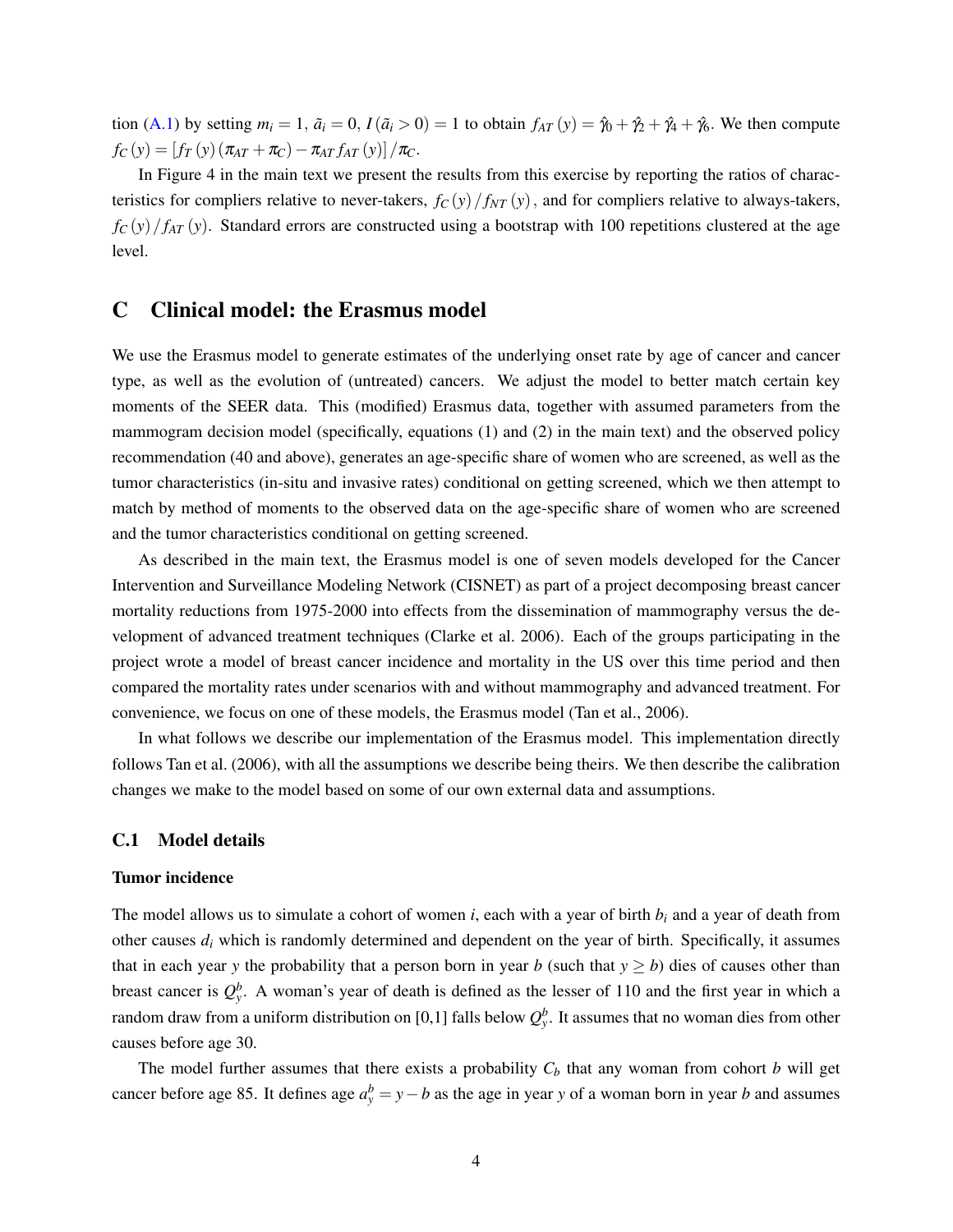that for every cohort *b* and year *y* such that  $20 \le a_y^b \le 85$  there exists  $S_a$ , the probability that a woman experiences tumor onset at age *a* conditional on eventually getting cancer. For each woman *i* with any cancer, we can therefore construct the year of tumor onset  $t_i$  as the lesser of the year in which she turns  $85$ and the first year in which a random draw from a uniform distribution on [0, 1] falls below  $S_{y-b_i}$ .

#### Tumor type and in-situ characteristics

At onset, cancer type is defined to be either an invasive tumor or one of three types of non-invasive tumors. Invasive tumors are assigned a minimum size and other tumor characteristics (as described in Appendix Table [A.4\)](#page-24-1) at onset and immediately begin growing. Non-invasive tumors are also known as ductal carcinoma in-situ (DCIS), which we refer to in the text as in-situ, and they can be one of three types: (a) DCIS-regressive tumors eventually disappear without causing any harm; (b) DCIS-invasive tumors eventually transform into a harmful invasive tumor but do no harm in the meantime; and (c) DCIS-clinical tumors do no harm but are eventually clinically detected. The model assumes that the outcome of each DCIS tumor (regression, invasion, or detection) occurs  $w_i$  years after onset, where  $w_i$  is generated by random draws from an exponential distribution with mean *W*. None of the three types of DCIS tumors can be clinically detected during the duration of this "dwell time," but they can be screen-detected with a screening-year-specific probability  $E_y$  if screening occurs. The type of tumor is defined at onset subject to age-specific probabilities  $I_a$ (invasive),  $V_a$  (DCIS-invasive),  $R_a$  (DCIS-regressive), and  $C_a$  (DCIS-clinical) such that  $I_a + V_a + R_a + C_a = 1$ . Values for these and other Erasmus parameters are given in Appendix Table [A.5.](#page-25-0)

For DCIS tumors that become invasive, onset of invasive disease is defined as the moment when the tumor size reaches the minimum value of the screening threshold diameter; this threshold varies with the woman's age as well as over time (to reflect improvements in screening technology). The dwell time for DCIS tumors was calibrated in the MISCAN breast cancer model based on the duration from onset of DCIS to the 1975 screening threshold diameter.

#### Invasive tumor characteristics

The model assumes that the fundamental characteristic of invasive tumors is their year-dependent size  $s_i^y$ *i* . For all invasive tumors, it defines  $s_i^0$  (the size in the year of onset) to be equal to 0.01 cm. It is assumed that all invasive tumors grow exponentially. Tumor size in year *y* is therefore given by  $s_i^0(1+g_i)^y$  where  $g_i$  is the individual-specific growth rate (drawn from a lognormal distribution at tumor onset). It further assumes that diagnosis depends on tumor size and the individual's "screen detection diameter"  $r_i^{ay}$  $i_j^{(4)}$  (drawn at the time of screening from an age- and detection-year-specific Weibull distribution) and "clinical diagnosis diameter"  $c_i$  (log normally distributed and set at tumor onset). If the woman undergoes screening, the tumor can be detected if  $s_i^y > r_i$ . Alternatively, if the tumor grows so large that  $s_i^y > c_i$ , the woman will certainly detect it due to the appearance of clinical symptoms. Tumor size also determines mortality: if a woman diagnoses her tumor before it reaches its "fatal diameter" *f<sup>i</sup>* (drawn at onset from a year-specific Weibull distribution), she will receive treatment and survive, but if not, she will die regardless of treatment.

The model defines for each invasive tumor the length of time the woman will survive after the tumor reaches its fatal diameter, called the "survival duration since fatal diameter" and denoted *u<sup>i</sup>* (log normally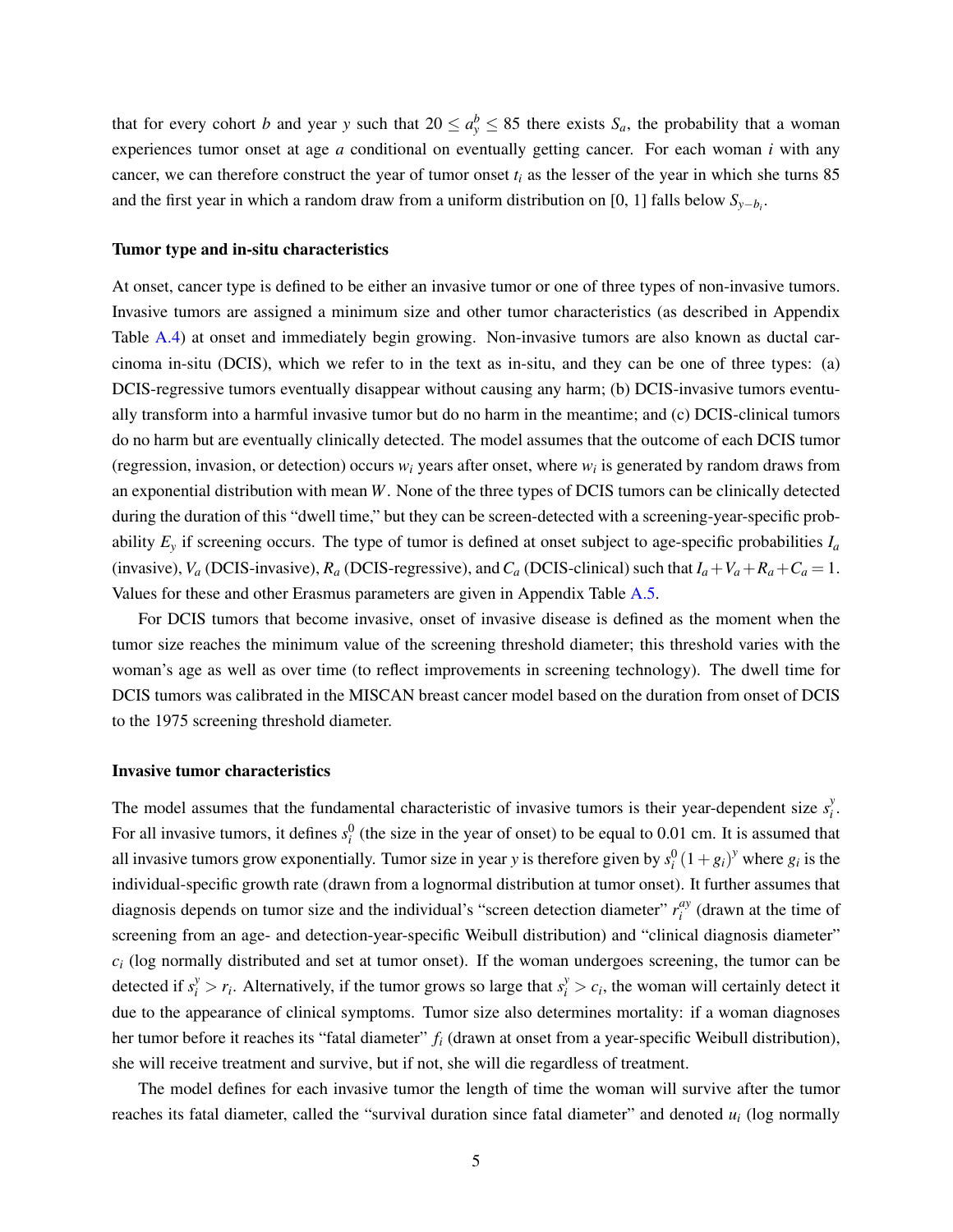distributed). It assumes that if the tumor has not been clinically detected by the time  $0.9^*u_i$  years have passed since the fatal diameter was reached, it will be clinically detected due to distant metastases at that time.

Finally, it assumes that the growth rate  $g_i$ , clinical diagnosis diameter  $c_i$ , and survival duration  $u_i$  are correlated with coefficients  $\rho_{gc}$ ,  $\rho_{gu}$ , and  $\rho_{cu}$ . The variables described in this section  $(s_i^y)$ *i* ,*r ay*  $\int_i^{ay}$ ,  $f_i$   $g_i$ ,  $c_i$ ,  $u_i$ ), combined with the woman's age and the year of initiation, fully specify the course of the disease for an invasive tumor, subject to potential screening regimens.

#### C.2 Parameterizing the Erasmus model

We begin by choosing certain population-specific parameters required as inputs for the Erasmus model: the other-cause death probability, the overall tumor incidence, and the tumor incidence by age. As in [Tan et al.](#page-30-3) [\(2006\)](#page-30-3), the other-cause death probability follows the approach of [Rosenberg](#page-30-4) [\(2006\)](#page-30-4). However, we adjusted the tumor incidence parameters (overall cohort incidence and quadratic incidence by age) that are given in [Tan et al.](#page-30-3) [\(2006\)](#page-30-3) in order to match the SEER data's share of diagnoses that are in-situ and invasive for those under 40 and over 40. After establishing these population-specific parameters, we simulate individual life histories under a no-screening assumption, and use the tumor sizes and types to determine the population cancer rate by age.

#### Other-cause death probability

Following [Rosenberg](#page-30-4) [\(2006\)](#page-30-4), we computed probability of death due to other causes as the difference between the all-cause mortality and breast cancer specific mortality. We obtained all-cause mortality for ages 0-110 and years 1933-2010 from the Human Mortality Database. Using breast cancer death totals from the National Center for Health Statistics and female population totals from the Human Mortality Database, we calculated breast-cancer-specific mortality for ages 0-110 and years 1959-2010. To impute values for previous years, we assumed that the age-specific breast cancer mortality rate in any year before 1958 was equal to the rate in 1958. We combined these data to calculate non-breast-cancer mortality rates for all years between 1933 and 2010.

#### Age profile of cancer incidence

The Erasmus model provided a CDF of tumor incidence in 5-year increments, implying a step function of yearly incidence that produces spikes in tumor onset within a cohort every 5 years (see Appendix Table [A.6,](#page-26-0) first column reproduced from [Tan et al.](#page-30-3) [\(2006\)](#page-30-3), based on estimates of US population in 1975). We constructed a smoothed CDF of tumor incidence by fitting to the Erasmus CDF using a constrained polynomial (quadratic) fit:  $y = ax^2 + bx + c$ . We fitted *a*,*b*,*c*, the start age  $x_{start}$  (at which the CDF should be zero), and the end age *xend* (at which the CDF should be one). Restrictions included:

$$
ax_{start}^2 + bx_{start} + c = 0
$$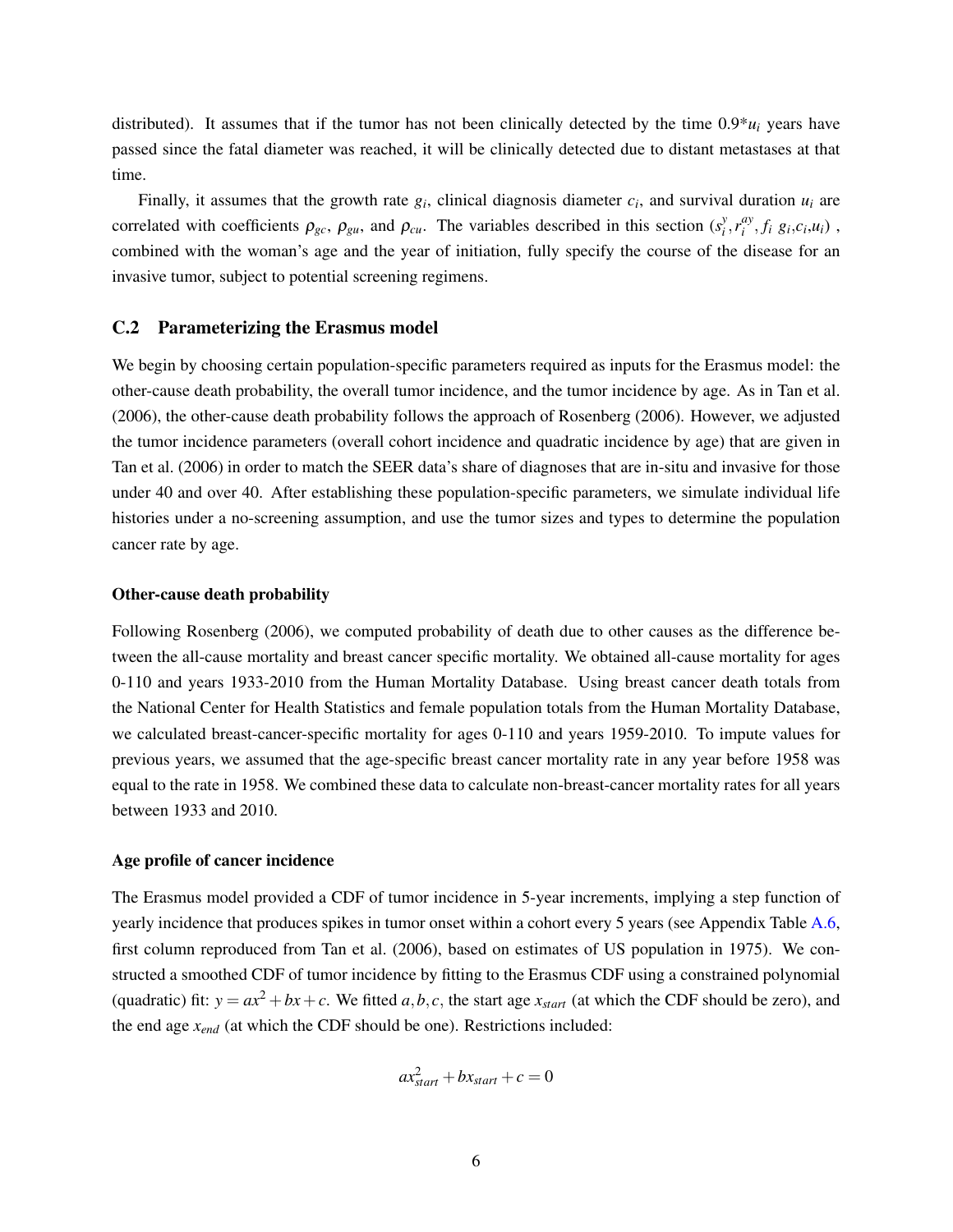$$
ax_{end}^2 + bx_{end} + c = 1
$$

$$
2ax_{start} + b \ge 0
$$

The values that minimize the error  $\sum (\hat{y}-y)^2$  across each of the fourteen ages in Appendix Table [A.6](#page-26-0) are  $x_{start} = 24$ ,  $x_{end} = 85$ ,  $a = 0.000268$ ,  $b = -0.01282$ ,  $c = 0.15327$ . We assume that the incidence before age 24 is 0. The fit is shown in Appendix Figure [A.7.](#page-19-0)

#### Adjusting cancer incidence rates

[Tan et al.](#page-30-3) [\(2006\)](#page-30-3) calculate cumulative tumor incidence by birth cohort based on observed (i.e. diagnosed) incidence in the US from 1975-1979. Implicitly, this assumes that all tumors are diagnosed. It will therefore miss any undiagnosed tumors. Not surprisingly, therefore, when we use the original Erasmus parameters and our calibrated screening policy described below, the model substantially under-predicts observed diagnoses. To rectify this, we allowed the cohort tumor incidence to vary with a multiplicative shift  $\alpha$  which uniformly affects each cohort's tumor incidence.

We calibrate  $\alpha$  as follows. We define the parameters  $\theta = (\alpha, pscr_n_p, pscr_n_{\text{des}})$  where  $pscr_n_{\text{inv}}$  is the probability of a mammogram conditional on having an invasive tumor and *pscrninsitu* is the probability of a mammogram conditional on having an in-situ tumor. We then estimate  $\theta$  by maximum likelihood. Specifically, we maximize the log likelihood of observing SEER tumor types (1973-2013, for women 25- 34). The model's original incidence and the incidence multiplicatively shifted by  $\alpha$  are plotted against the SEER diagnosis rates in Appendix Figure [A.8.](#page-20-0) We also plot the model's diagnosis rates with no screening; with the multiplicative shift this roughly matches with the SEER diagnosis levels.

#### C.3 Visual representation and results from Erasmus model: underlying cancer rate

The first panel of Appendix Figure [A.9](#page-21-0) visualizes the Erasmus model using a flow chart. The second panel shows example sequences of progression for each of the four types of tumors, in the absence of screening. The first two rows show the progress of DCIS-regressive and DCIS-clinical tumors, which are harmless and differ only in their behaviors at the end of their dwell time: DCIS-regressive tumors disappear, while DCIS-clinical tumors are detected clinically, for example at a routine physical exam. If these tumors are screened, they will be diagnosed with a probability equal to the "sensitivity" as described in Appendix Table [A.5.](#page-25-0) Likewise, before it switches to its invasive phase, the DCIS-invasive tumor can also be detected by a screening mammogram in the same way. After it becomes invasive, the DCIS-invasive tumor (row 3) and the invasive tumor (row 4) can only be detected if the size exceeds the year- and age-specific screening diameter of the year in which it is screened. If a woman's tumor is screened (or clinically diagnosed) before it reaches the fatal diameter, her life is saved, but if not, she will eventually die, regardless of detection or treatment in later years. In most cases, when a woman's tumor reaches the fatal diameter without being diagnosed, she will be clinically diagnosed before death. The flow chart omits deaths due to other causes.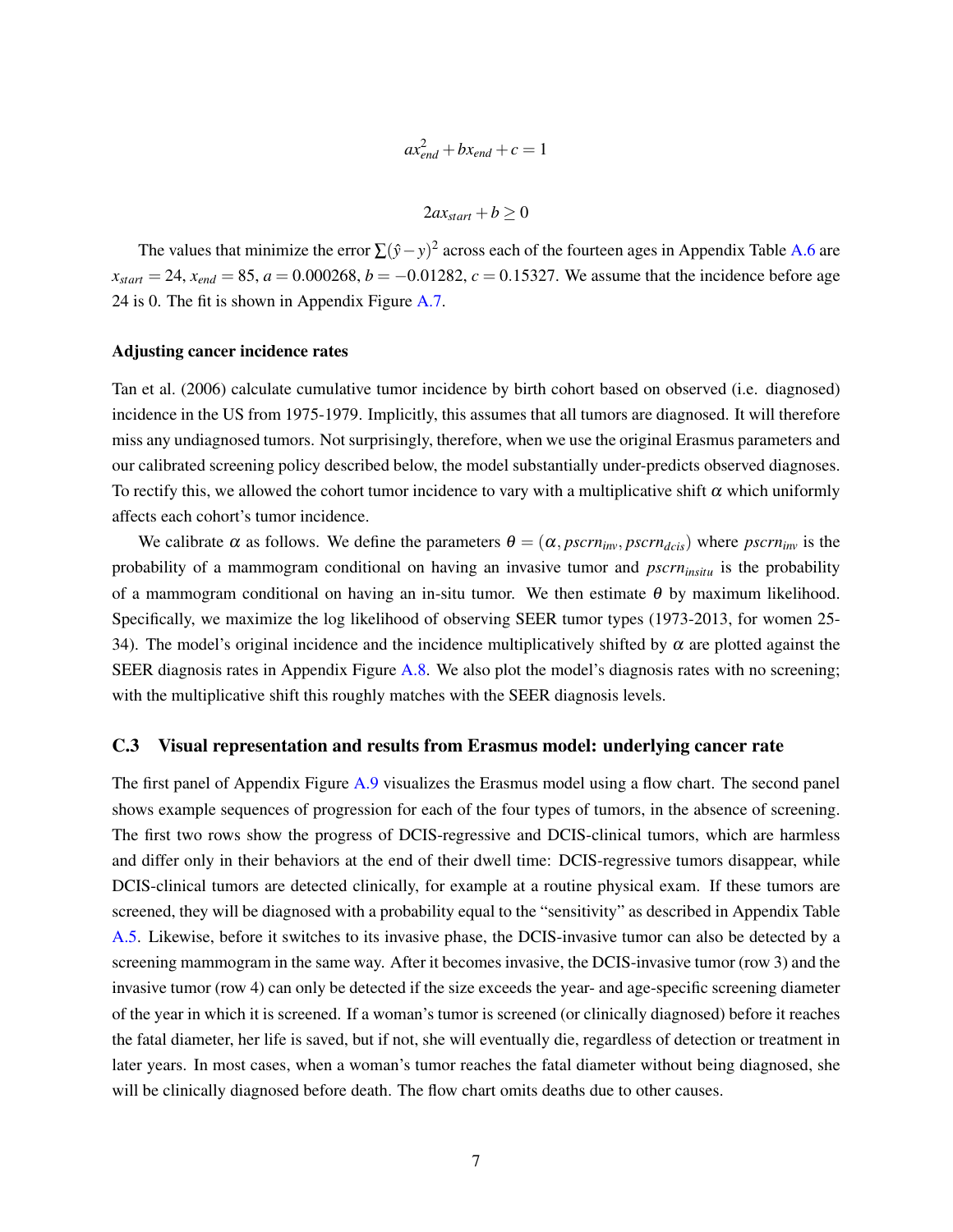Appendix Figure [A.10](#page-22-0) plots the share of women in each of five categories when the Erasmus model is calculated with no screening. The calculation is based on birth cohorts from 1950-1975, and focuses on women aged 30-50 in 2000-2005. At any given age, the share of women with detectable invasive or DCIS cancer is substantially smaller than the share of women who have already been diagnosed clinically, indicating that there is a small window of time during which a cancer can be screened before it is clinically detected.

Using the calibrated other-cause death probabilities and incidence rates, we solve the Erasmus model assuming that there is no screening for birth years 1950-1975. We restrict to years 2000-2005 and ages 30-50, producing a set of individual life-histories that can be categorized in every year as dead due to breast cancer, dead due to other causes, clinically diagnosed, currently undiagnosed invasive cancer, currently undiagnosed DCIS, or no cancer. (We consider invasive cancer that is too small to be detectable, and regressed DCIS tumors, to be the same as "no cancer.")

We take the "population cancer rate" at each age, or the share of women who have a tumor by a certain age, from the Erasmus model. The Erasmus model assumes that cancers can only be detected by mammogram once they have reached a certain size, so we assume the screening diameter is 1.09 cm—the average screen-detectable size in the Erasmus model—and count the share of women with detectable invasive cancer as the share of women with tumors above that size in the Erasmus model. We also count 80% of the women with DCIS tumors, under the assumption in the Erasmus model that about 80% of technically "detectable" in-situ tumors will be detected in any given year. We do not count DCIS-regressive tumors after they have regressed, and after a DCIS-invasive tumor has transitioned to an invasive tumor we determine its detectability based on the rules for invasive cancers.<sup>[2](#page-7-0)</sup>

## D Estimation of mammogram model

We estimate our model of mammogram demand by method of moments. The moments are generated from the Erasmus model combined with our model of screening decisions. We first use the Erasmus model to generate cancer incidence and tumor growth under a no-screening assumption, as described above. Specifically, we simulate a panel of ten million women born between 1910 and 1974. We start at age 20 and model cancer incidence and tumor growth using the Erasmus model, assuming no screening. We use the tumor sizes and types to determine the population cancer rate by age.

Then, for a given set of parameters  $\alpha^o, \gamma^o, \delta^o, \alpha^r, \gamma^r, \delta^r$ , we apply the mammogram decision model (by age and recommendation status) to the cancer rate age profile from the Erasmus model to generate the main moments by age.

Although the model is static, it does have a dynamic element in it, as we calculate the model-generated moments only for the women who were not diagnosed with cancer in previous years, or those who did not

<span id="page-7-0"></span><sup>&</sup>lt;sup>2</sup>Note that this leads to an unintuitive model behavior in which DCIS tumors are detectable at smaller sizes than invasive tumors. In the Erasmus model, invasive tumors are initialized at 0.01 mm and are not considered screen-detectable (by us) until they reach 1.09 cm. DCIS-invasive tumors are initialized at the screening threshold of the year and age in which they become invasive. Since this is sometimes smaller than 1.09 (1.09 is just the average of the distribution of screening thresholds in 2010), the model could simulate a DCIS-invasive tumor which is detectable for several years, then becomes undetectable, then becomes detectable again.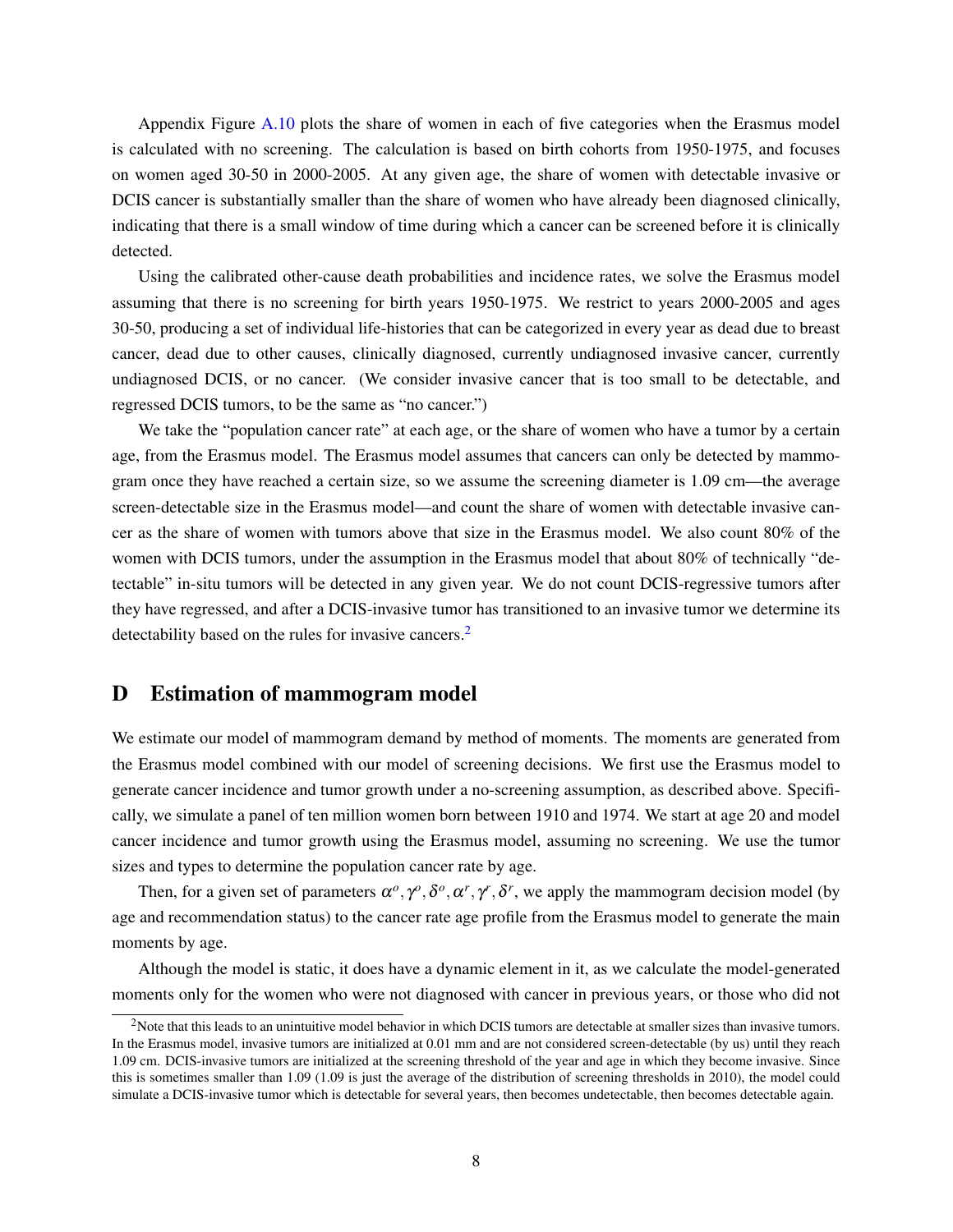die (from breast cancer or other causes) prior to the given age. To do this, we must make an assumption about what fraction of clinically-diagnosed women under the no-screening assumption overlaps with the screendiagnosed population when the mammogram decision model is applied. One extreme would be to assume that there is no overlap (perfect negative correlation between clinical and screen diagnosis), so that if 0.01 of the population were clinically-diagnosed under the no-screening assumption, and 0.02 of the population were screen-diagnosed for a given set of parameters, a total of 0.03 of the women would be diagnosed with cancer. We chose to make the other assumption, that there was perfect positive correlation between clinical and screen diagnosis. In this case, if 0.01 of the population were clinically-diagnosed and 0.02 were screendiagnosed, only 0.02 of the women would be diagnosed with cancer. This likely produces an underestimate of the effects of screening, because it minimizes the number of women who are diagnosed each year.

With this simulated population of women, an assumed value of parameters associated with the mammogram decisions with and without recommendation (equations (1) and (2) in the main text) and the observed policy recommendation (40 and above), the model generates an age-specific share of women who are screened, and the tumor characteristics (in-situ and invasive rates), conditional on getting screened.

As mentioned in the main text (footnote 17), the in-situ rate moment differs from Figure 3a in the main text. Figure 3a shows the in-situ rate of all diagnosed cancers that appear in the SEER database, but the moment we match with the model is the in-situ rate of *screen-detected* cancers. Cancers that are clinically diagnosed are highly unlikely to be in-situ, so the SEER value likely underestimates the true value of share in-situ for screening mammogram-diagnosed cancers. We adjust the SEER moment at each age using Bayes' rule:

$$
P(M) * P(insitu|M) + (1 - P(M)) * P(insitu| \sim M) = P(insitu),
$$

where M is the event that a diagnosed tumor was screen-detected. We assume that *P*(*M*), the share of diagnoses detected by screening mammogram, is 0.2 for ages 35-39 and 0.34 for ages 40-49 (following [Roth et al.](#page-30-5) [\(2011\)](#page-30-5)). We assume that  $P(institu| \sim M) = 0.08$ , following [Ernster et al.](#page-29-6) [\(2002\)](#page-29-6).  $P(institu)$  is given by the SEER moments in Figure 3a, allowing us to back out  $P(insitu|M)$ , our object of interest, which is the moment we actually match. The results for  $P(institu|M)$  for ages 40-49 range from 52% to 55%, which is in line with the 56% reported in this age group by [Ernster et al.](#page-29-6) [\(2002\)](#page-29-6).

With our 48 moments in hand (16 moments for each of three types), we then search for the parameters that minimize the (weighted) distance between these generated moments and the observed moments. We apply a linear weight that decreases on each side of age 40, so that the weight on moments associated with ages 39 and 41 is 10/11 of the weight on the age 40 moment, the weight on moments associated with ages 38 and 42 is 9/11 of the weight on the age 40 moment, and so on. To achieve a reasonable fit, we also weight the moments by the inverse of their standard deviation. We chose 2,000 random starting values in the parameter space defined as follows:

$$
\alpha^o \in [-10, 10], \gamma^o \in [-0.2, 0.2], \delta_{insitu}^o \in [-2, 2], \delta_{invasive}^o \in [-2, 2]
$$

$$
\alpha^r \in [-2, 2], \gamma^r \in [-0.2, 0.2], \delta_{insitu}^r \in [-2, 2], \delta_{invasive}^r \in [-2, 2]
$$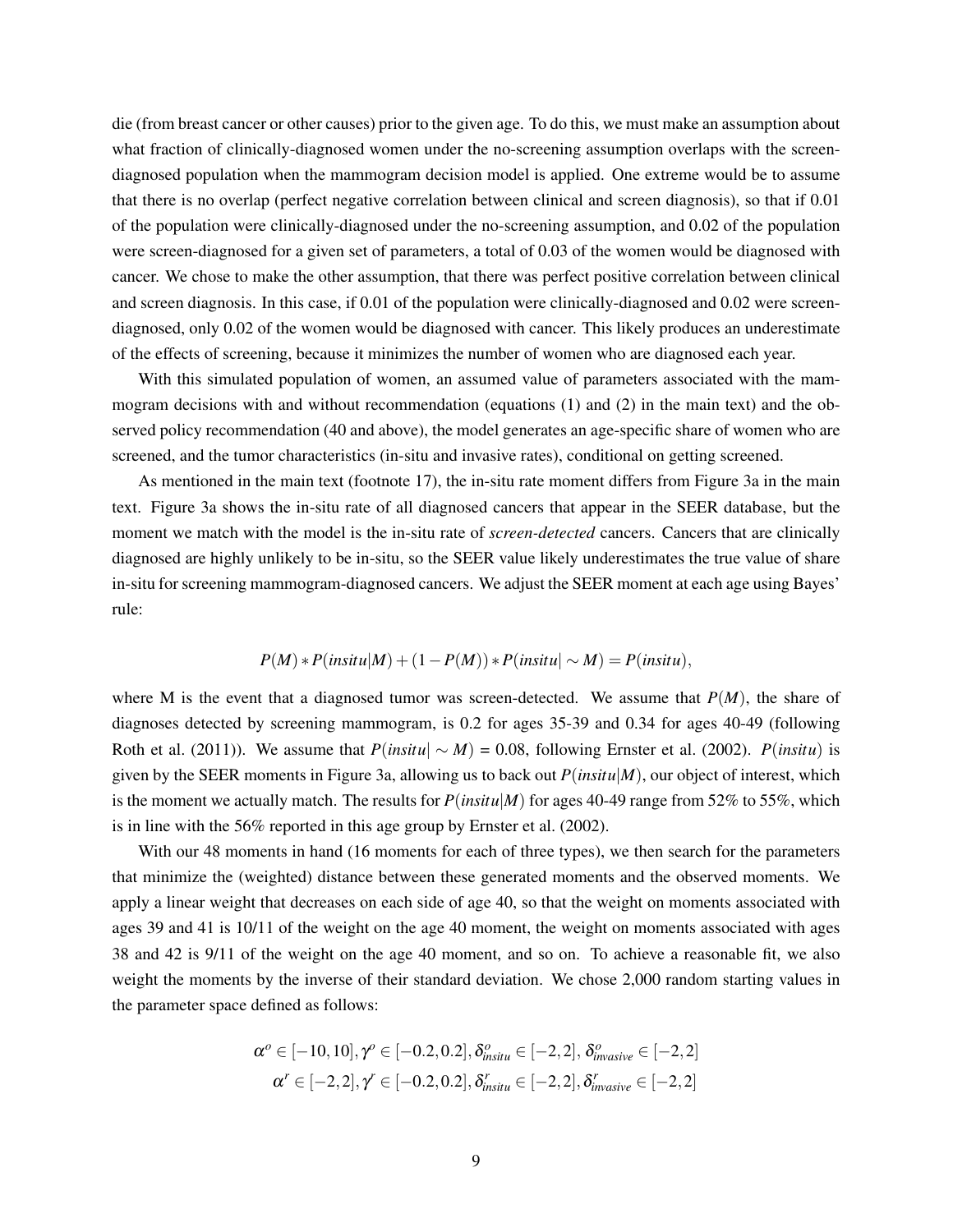and applied the Nelder-Mead algorithm to each of these starting vectors. We then iteratively applied the Nelder-Mead algorithm to the best starting value to further minimize the objective function.

## E Counterfactual simulations of mammogram model

Our counterfactuals analyze the impact of changing the recommendation age as well as the selection response. In both cases, we first model the underlying onset rate of cancer and the evolution of cancers using the Erasmus model described in Section III.B and Appendix [C.](#page-3-0) Since we are interested in analyzing the impact of potential future recommendation changes, we apply the most recent year's value of any time-varying parameters of the Erasmus model. In practice, this means we use the breast-cancer-specific and non-breastcancer mortality for 2010, the scale parameter for fatal diameter  $\beta_F^y$  $F_F^y$  from 1975 (see Appendix Table [A.5\)](#page-25-0), the screening sensitivity  $E<sub>y</sub>$  from 2000, the screening diameter scale parameters from 2000 (see Appendix Table [A.7\)](#page-26-1), and the tumor incidence for the 1970 cohort (see Appendix Table [A.8\)](#page-27-0). We simulate this model for 10 million women's life histories, and in particular from ages 35-50.

We then apply the screening decision as described in Section III.B for each women and year. The baseline model uses the parameter values given in Table 2 in the main text, with the recommendation applied starting at age 40. We change the age of the recommendation in Table 3 and the selection parameters  $\delta^r$  in Table 4.

In all counterfactuals that retain the age-40 recommendation (i.e. the ones that aim to isolate a counterfactual selection responses), we specify that the age-specific mammogram rates must be the same as in the baseline specification, while the type of women who respond to the recommendation is allowed to change. This allows the counterfactuals to consider only differences in selection, not levels. After imposing the counterfactual selection coefficients, we add an age-specific constant so that the age-specific mammogram rates are unchanged relative to the baseline. In all counterfactuals that both use the age-45 recommendation (i.e. the ones that consider a counterfactual policy recommendation) and impose alternative selection patterns, we make a similar adjustment so that the age-specific mammogram rates match those produced by the age-45 counterfactual with the baseline estimated selection parameters. The screening decisions along with underlying natural history in the Erasmus model determine whether a given mammogram screen results in a negative test, a false positive, or true positive based on the cancer type of the screened woman.

The Erasmus model parameters also reveal whether a mammogram detects a cancer early enough to prevent breast-cancer-related morality. If an invasive tumor is detected before it reaches the fatal diameter (see Appendix Table [A.5](#page-25-0) on Erasmus parameters), the person survives to die of natural causes. If the invasive tumor is detected after the tumor is larger than the fatal diameter, the person dies of breast cancer after some stochastic period determined by survival duration parameters (see Appendix Table [A.5](#page-25-0) on Erasmus parameters). Breast cancer related mortality is driven by invasive tumors; in-situ tumors are only fatal if they progress to an invasive tumor.

To estimate total spending under different counterfactuals, we first calculated in the HCCI data, the total age-specific spending in the twelve months following no mammogram, a negative mammogram, a false positive mammogram, and a true positive mammogram. At each age, each simulated woman falls into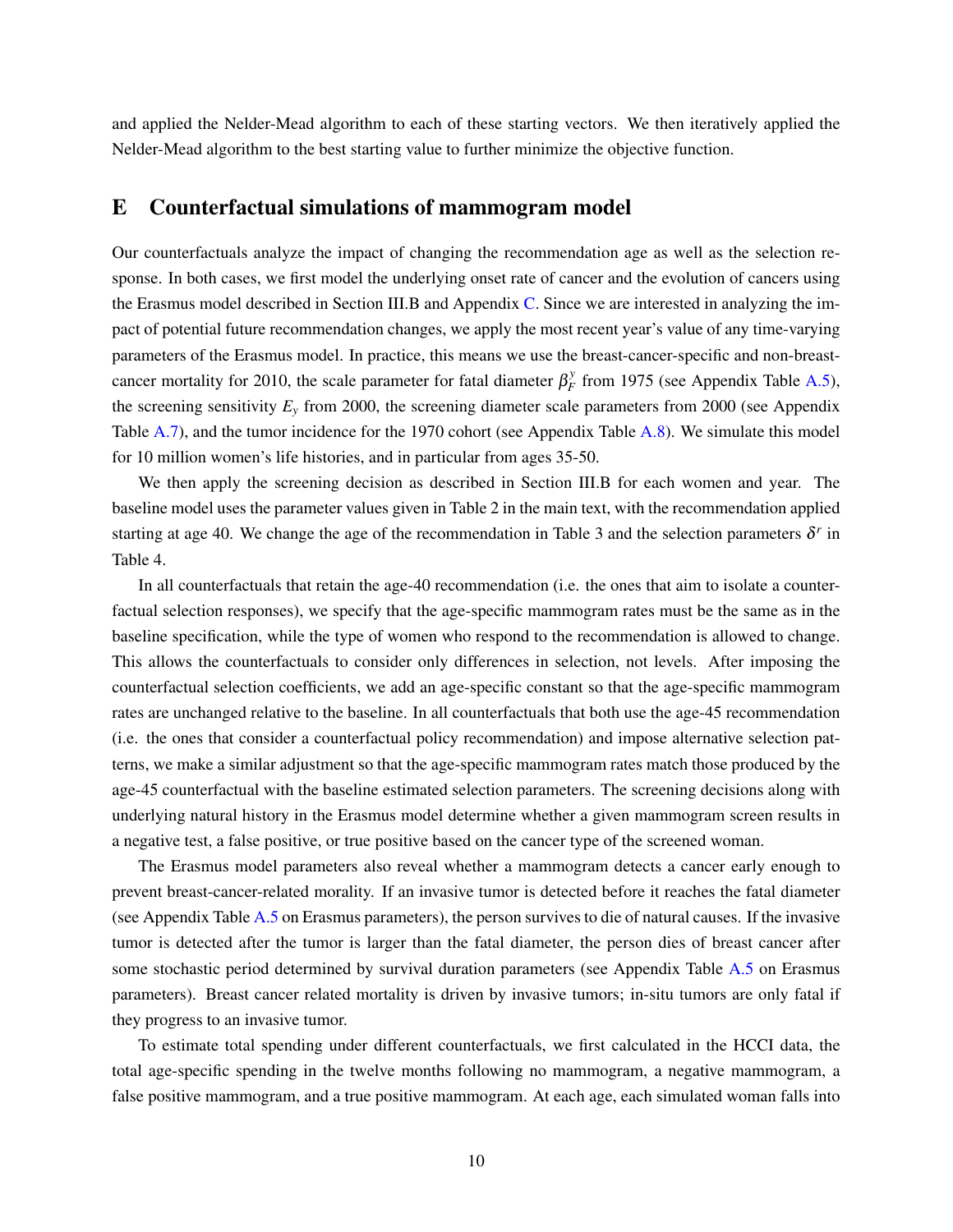one of these categories. We add up the spending for a given woman across ages 35-50 based on her relevant mammogram outcomes in each year. For example, suppose a woman had a true positive mammogram at age 42, and no mammograms at any other age. We would add the average spending in the HCCI data for women with no mammograms for ages 35-41, the average spending for a woman in the twelve months following a true positive mammogram at age 42, and the average spending for women with no mammograms at ages 43-50. Note that the screening decision only applies to women who are alive and have never been diagnosed with breast cancer; once a women receives a true positive diagnosis she is no longer screened.

## <span id="page-10-1"></span>F Sensitivity analysis

We explore the robustness of our estimates to changing features of our clinical model. In particular, we focus on statistics that can be compared with other sources, such as the share of in-situ tumors that become invasive, and the share of tumors that are non-malignant. We undertake three types of sensitivity analysis. First, we consider assumptions about the underlying incidence rate of cancer. As discussed in Section III.B, in our baseline analysis we adjusted upward the original Erasmus estimates of the underlying incidence rate of cancer to match the US population, rather than the combination of Swedish and US data on which it was originally calibrated (see Appendix [C\)](#page-3-0); in our first sensitivity analysis, we undo this adjustment and use the original Erasmus incidence assumptions.

Second, we consider assumptions about the share of in-situ tumors that will become invasive if not treated. The Erasmus model implies that almost two-thirds of in-situ tumors will become invasive if not treated; a review of the literature suggests that this is on the high end of model estimates, which range from 14% to 60% [\(Burstein et al.,](#page-29-7) [2004\)](#page-29-7). We therefore examine two specifications that test sensitivity to decreasing the share of in-situ tumors that become invasive. Specifically, the Erasmus model assumes that 62.5% of in-situ tumors will become invasive, while alternative estimates suggest that the fraction of DCIS tumors that would become invasive is 14% [\(Eusebi et al.,](#page-29-8) [1994\)](#page-29-8) or 28% [\(Page et al.,](#page-30-6) [1982\)](#page-30-6). In these checks, we also shift the tumor type distribution to match these estimates at age 40. This sensitivity proportionally reduces the share of DCIS-invasive tumors at all ages, and proportionally increases the share of tumors that are DCIS-regressive and DCIS-clinical at all ages. The share of invasive tumors remains the same.

Finally, we consider assumptions about the share of tumors that are non-malignant. Non-malignant refers to tumors that have no potential to be invasive and therefore would never result in a breast cancer mortality. Specifically, in our natural history model, recall that there are invasive tumors as well as three types of non-invasive tumors (also known as DCIS or in-situ): DCIS-regressive, DCIS-clinical and DCISinvasive. The invasive and DCIS-invasive tumors are referred to as "malignant" due to their potential to cause harm, while the DCIS-regressive and DCIS-clinical tumors will never become invasive and are therefore referred to as "non-malignant." The Erasmus model's parameters (see Appendix Table [A.9\)](#page-27-1) imply that 3-  $9\%$  of all tumors are non-malignant.<sup>[3](#page-10-0)</sup> In contrast, estimates of over-diagnosis, or the diagnosis of a cancer that would not harm a woman in her lifetime, vary from <5% to >30% [\(American Cancer Society,](#page-29-9) [2017\)](#page-29-9).

<span id="page-10-0"></span> $3$ The share of cancer that is in situ of any kind (DCIS-clinical, DCIS-regressive, or DCIS-invasive) with no screening is approximately 15% at age 35 and 9% at age 50 (see Appendix Figure [A.6\)](#page-18-0). The age gradient is because some of the DCIS invasive becomes invasive and some of the DCIS regressive regresses.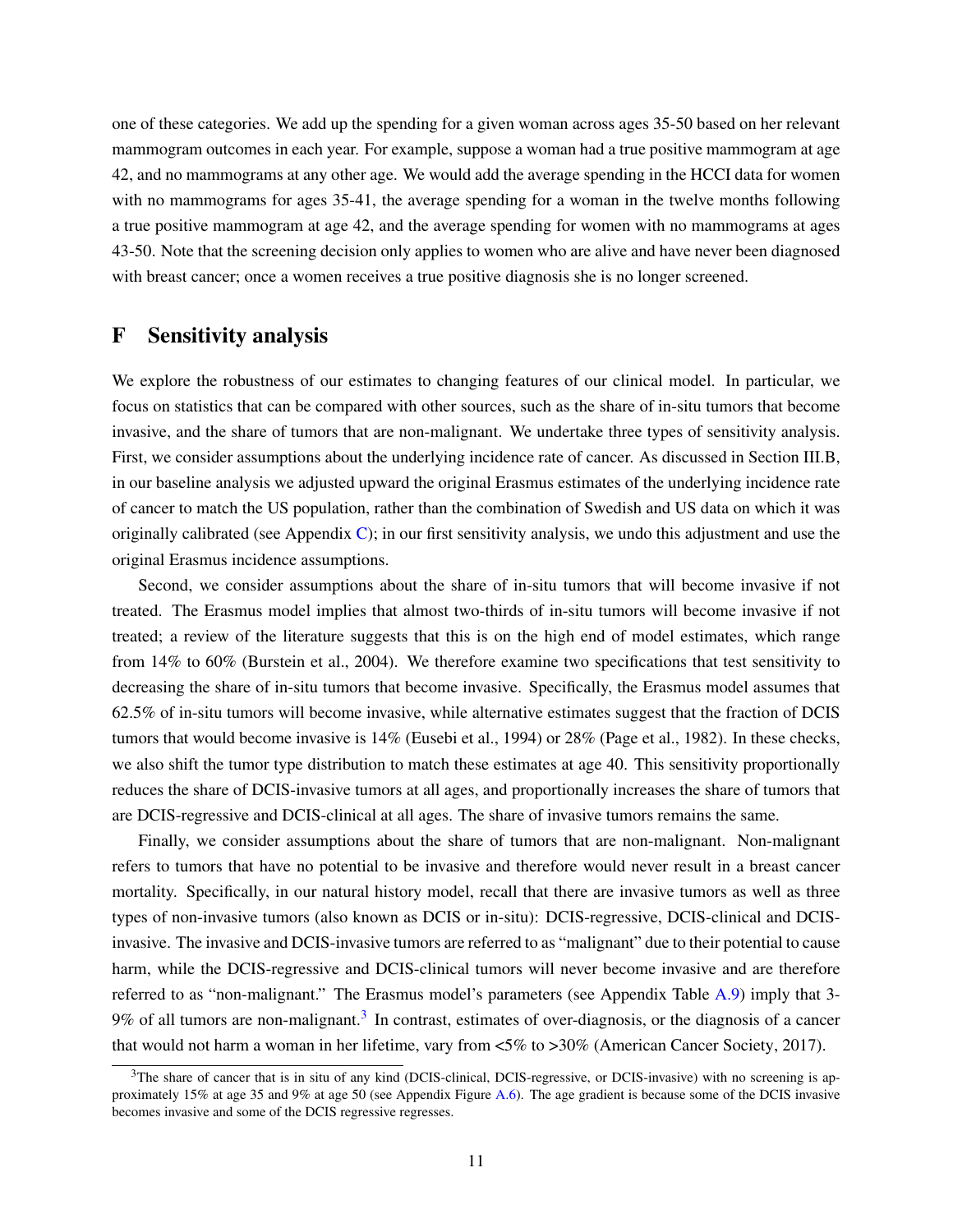Compared to other models, the Erasmus model seems to have a low estimate of non-malignancy, or equivalently a high estimate of the share of cancer that is invasive or could become invasive. Therefore, each of our sensitivity analysis decreases the amount of invasive or potentially invasive tumors. Specifically, in an alternate natural history model [\(Fryback et al.,](#page-30-7) [2006\)](#page-30-7), the share of tumors with "non-malignant potential" was 42%. Alternate estimates of over-diagnosis are provided by three trials in which women in the control group were not invited to be screened at the end of the active trial period. In a meta-analysis, estimates of the excess incidence was 19% when expressed as a proportion of the cancers diagnosed during the active screening period [\(Marmot et al.,](#page-30-8) [2013\)](#page-30-8). We therefore increase the share of non-malignant tumors from approximately 8% at age 40 to (separately) 19% and 42% at age 40. In each of these sensitivity analyses, we increase the share of DCIS-regressive and DCIS-clinical at all ages in a proportional shift so that the share of non-malignant tumors at age 40 is either 19% or 42%. We separately decrease the share of tumors that are invasive or DCIS-invasive by a proportional shift so that the total tumor types sum to 100%.

For each sensitivity analysis, we first reproduce the Erasmus model natural history with the appropriate adjustments. We then re-estimate the mammogram decision model using the same data moments (see Figure 5 in the main text) and the women simulated using the revised natural history model. To construct counterfactuals, we apply the new parameter estimates to the revised natural history model. Qualitatively, we can anticipate the impact of these changes: reducing the overall incidence of cancer, reducing the share in-situ that will transition to invasive, and increasing the share non-malignant all serve to make screening less effective, and therefore delaying screening becomes less consequential.

The results are summarized in Appendix Table [A.10.](#page-28-0) As we emphasized in the main text, the details of the model are critical for the quantitative results, and indeed the mortality levels vary considerably compared to the baseline model in all specifications. In addition, the mortality cost of delaying the recommendation falls. This occurs for two reasons. First, conditional on the same mammogram decision model estimates, screening is less effective with fewer malignant tumors. Therefore, delaying screening is less costly. In addition, changing the share of tumors that are non-malignant affects the estimation of  $\delta_{in-situ}^r$  as shown in Appendix Table [A.11.](#page-28-1) In these sensitivity checks,  $\delta_{in-situ}^r$  is lower than in the baseline estimates. This occurs because the natural history model now has more in-situ tumors. One of the moments we match is the share of in-situ tumors among diagnoses. In order to observe the same amount of in-situ diagnoses with more underlying in-situ tumors, we must be screening fewer in-situ women and more invasive women. The magnitude of this selection change depends on the magnitude of the change in the sensitivity specification; the last specification is the most aggressive in increasing the in-situ tumor share. Since the women who chose to get screened due to the recommendation now have fewer in-situ tumors (which could potentially become invasive), screening is less effective as well.

More importantly, we also examine how these sensitivity analyses affect our selection results, and here we find that the qualitative conclusions are quite robust. In all cases except one (the incidence shift, reported in row (1) of Appendix Table [A.10\)](#page-28-0), moving from the estimated selection to no selection (or consistent selection) has a large (relative) effect on the number of women who die by age 50. The intuition is as in the baseline model. Under the estimated selection, the women who select into the recommendation are healthier and less likely to have invasive or in-situ cancer. Therefore, the cost of delaying the recommendation (in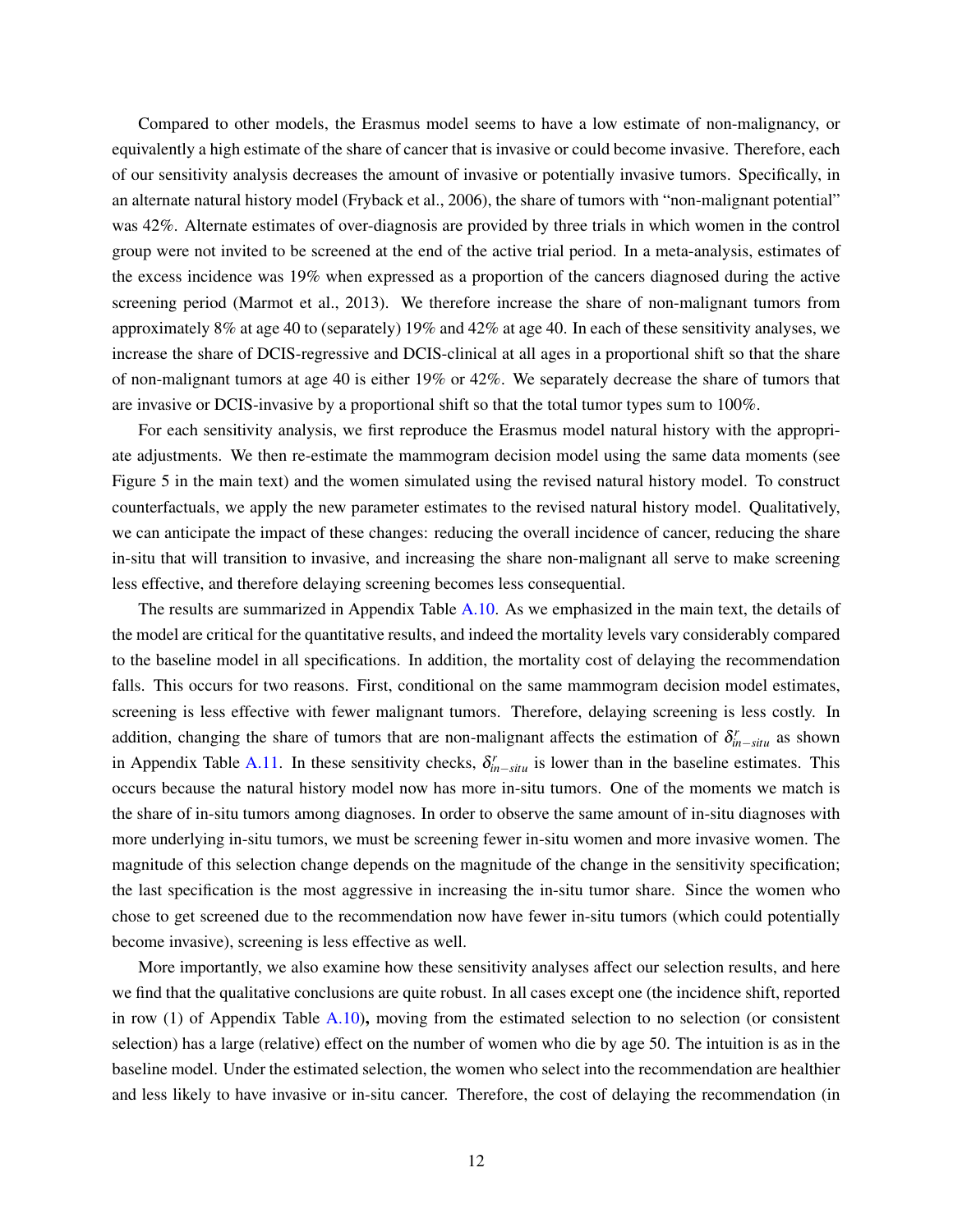terms of lives lost) is low. If there were no selection, the women who responded to the recommendation would be more likely to have cancer than in the estimated selection specification. Thus, delaying the recommendation would have a higher cost in terms of an increase in deaths. Finally, if there were consistent selection, the women who chose to get screened due the recommendation would be more likely to have cancer. In this case, the recommendation would be highly effective and delaying screening would be very costly in terms of mortality. The one exercise for which this result does not hold is the incidence shift, since in this case the re-estimated mammogram decision model has one different parameter sign. As shown in Appendix Table [A.11,](#page-28-1) in this case  $\delta_{in-situ}^r$  is positive, implying recommendation-induced positive selection.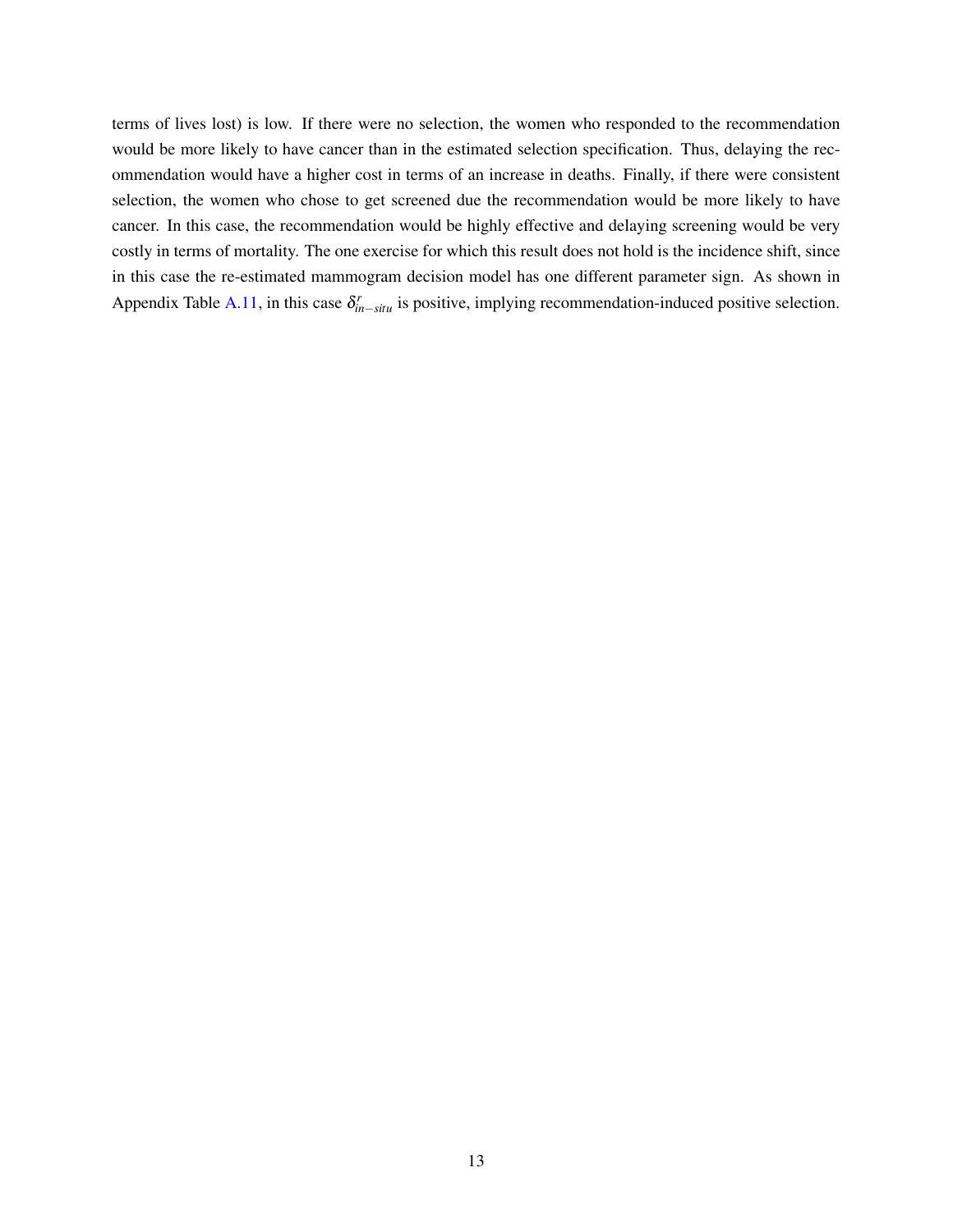<span id="page-13-0"></span>

Figure A.1: Mammogram rate in survey and claims data, by age

Notes: This figure shows the share of women who received a screening mammogram each year, by age. Source for survey data: Behavioral Risk Factor Surveillance System Survey (BRFSS), even years 2000-2012, restricted to women with health insurance (public or private). Source for claims data: HCCI data from 2008-2012, for mammograms between 2009-2011. Mammograms are coded in the HCCI claims data using the algorithm described in [Segel et al.](#page-30-0) [\(2017\)](#page-30-0). Mammograms are coded in the BRFSS data based on self-reports. The approximately 15-ppt discrepancy between surveyed and observed mammogram rates is consistent with the finding of [Cronin et al.](#page-29-1) [\(2009\)](#page-29-1), who document that self-reported screening rates overstated actual screening rates by 15 to 27 percentage points in a study of Vermont women.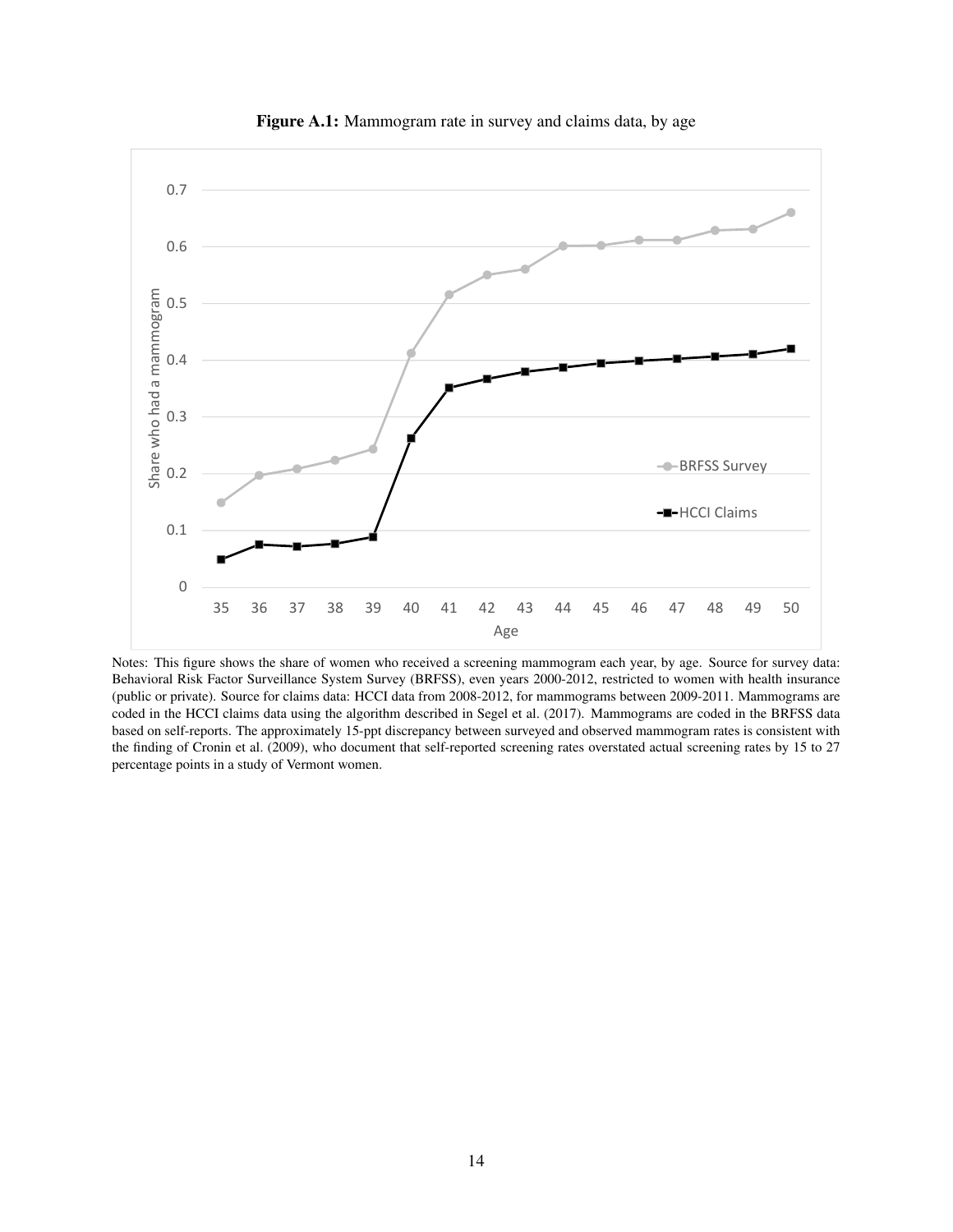

Figure A.2: Mammogram outcomes and health care spending by age

(a) Mammogram Results Conditional on Mammogram



(b) Health care spending by mammogram outcome and age

Notes: Sample is limited to the set of privately insured woman-years from the private insurance claims data who had a mammogram.  $N = 7,373,302$  woman-years. For each age (measured by the age at the beginning of the calendar year), panel A shows the share with each mammogram outcome. Panel B focuses only on the women-years with mammograms and shows subsequent 12-month spending separately based on mammogram outcome; error bars reflect 95% confidence intervals.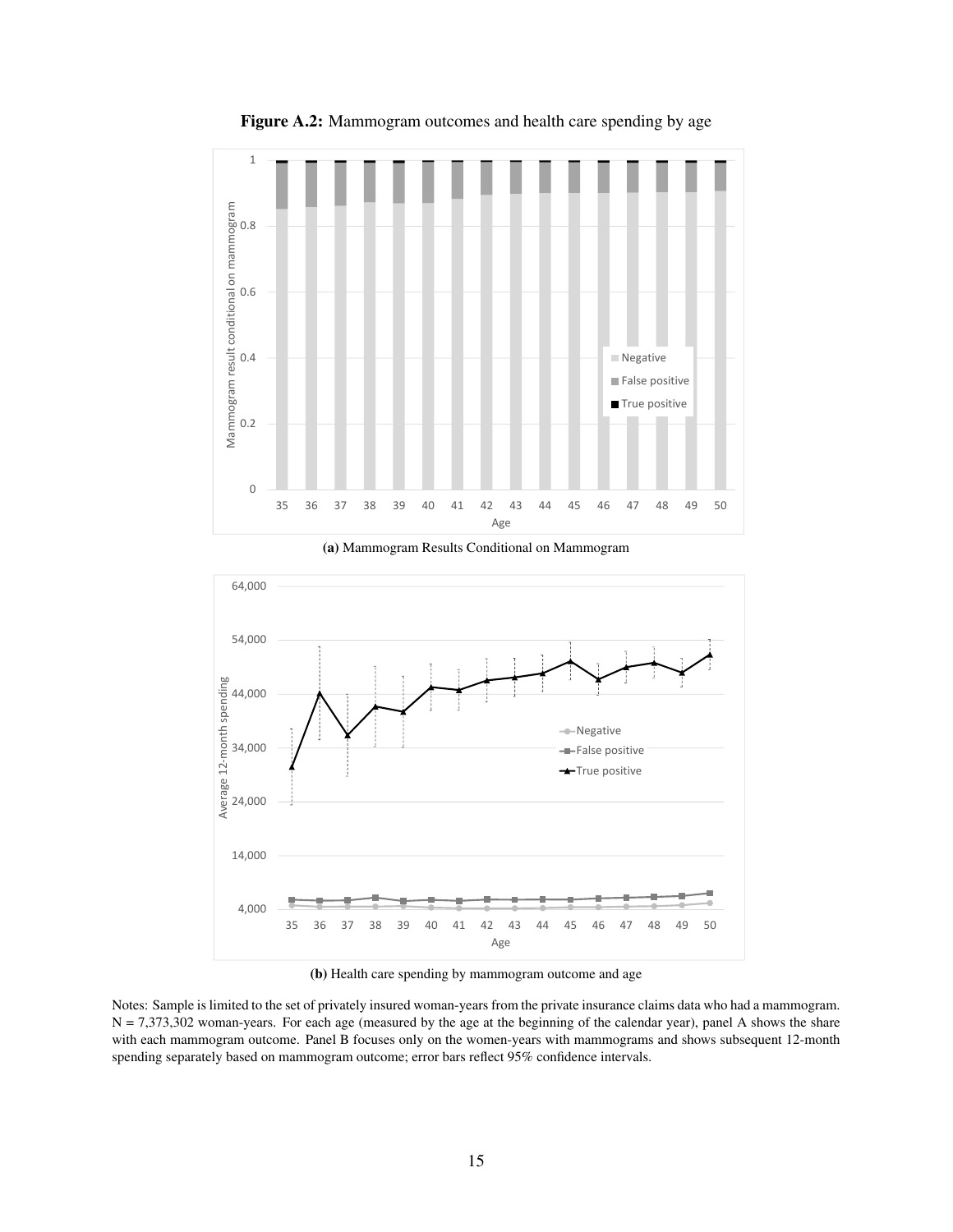

<span id="page-15-0"></span>Figure A.3: Health and demographic characteristics prior to mammogram by age [Health Behaviors, HCCI]

Notes: Sample is insurance claims data on a set of privately insured woman-years from 2008-2012, for mammograms between 2009-2011. The x-axis plots the women's age at the time of the mammogram. In each panel, we report mean of a given outcome for women who received a mammogram at that age in solid dots. As described in Appendix [B,](#page-1-0) we estimate equation  $(A,1)$  and plot the linear best-fit line for women who obtained a mammogram separately for ages below and above 40, while excluding age 40. We also plot the average share of all women with a given outcome in the dashed line. The outcome in panel (a) is an indicator for getting any flu shot in the 12 months prior to a mammogram. Panel (b) is an indicator for getting any Pap test in the 12 months prior to a mammogram. Panel (c) presents average total spending in the 12 months prior to the mammogram, not including the mammogram date. Panel (d) presents average number of emergency room visits in the 12 months prior to a mammogram. For those without a mammogram, we draw a reference date from the distribution of actual mammograms in that year. All reference dates are set to be the first of the given month.  $N = 7,373,302$  woman-years.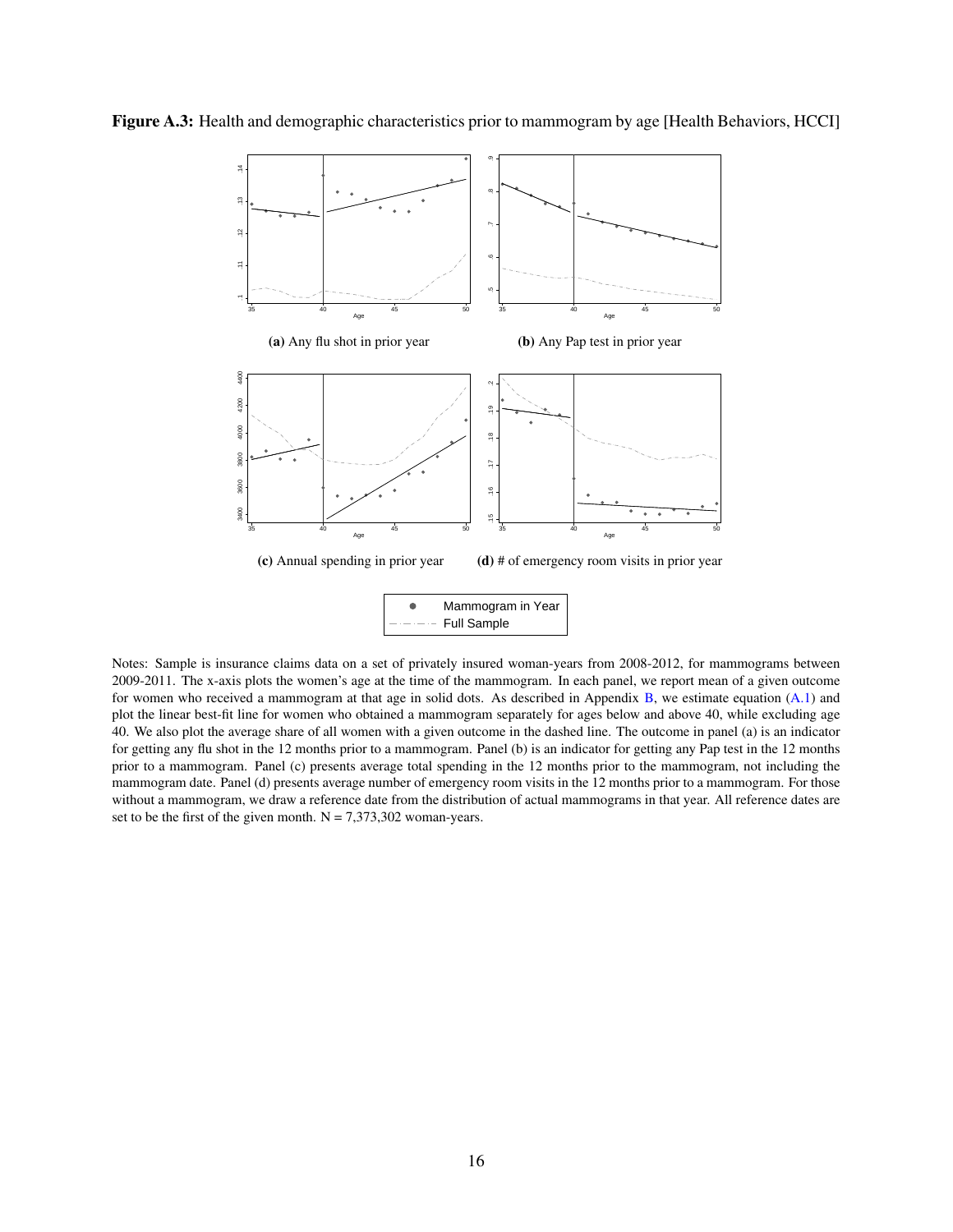

<span id="page-16-0"></span>Figure A.4: Health and demographic characteristics prior to mammogram by age [Health Behaviors, BRFSS]

Notes: Figure replicates Appendix Figure [A.3](#page-15-0) for alternate health and demographic outcomes; see notes for Figure [A.3](#page-15-0) for implementation details. Sample is the Behavioral Risk Factor Surveillance System Survey (BRFSS), even years 2000-2012, restricted to women with any health insurance. Panel (a) is an indicator for receiving any flu shot in the prior 12 months. Panel (b) is an indicator for getting any Pap test in the prior 12 months. Panel (c) is an indicator for whether the respondent currently smokes. Panel (d) is the BMI of the respondent, computed based on the respondent's reported weight and height. Panel (e) is an indicator for a body mass index (BMI) over 30. Panel (f) is an indicator for whether the respondent participated in any physician activities for exercise in the prior month. Panel (g) is an indicator for using birth control, pither for the respondent or their partner. Panel (h) is an indicator for using oral contraceptives. Panel (i) is an indicator for always wearing a seatbelt. Panel (j) is the mean number of drinks in the prior month, computed based on the number of days the respondent reported drinking and the average drinks consumed per day of drinking. Panel (k) is an indicator for whether the respondent has one person they think of as their personal doctor or health care provider. N = 382,627.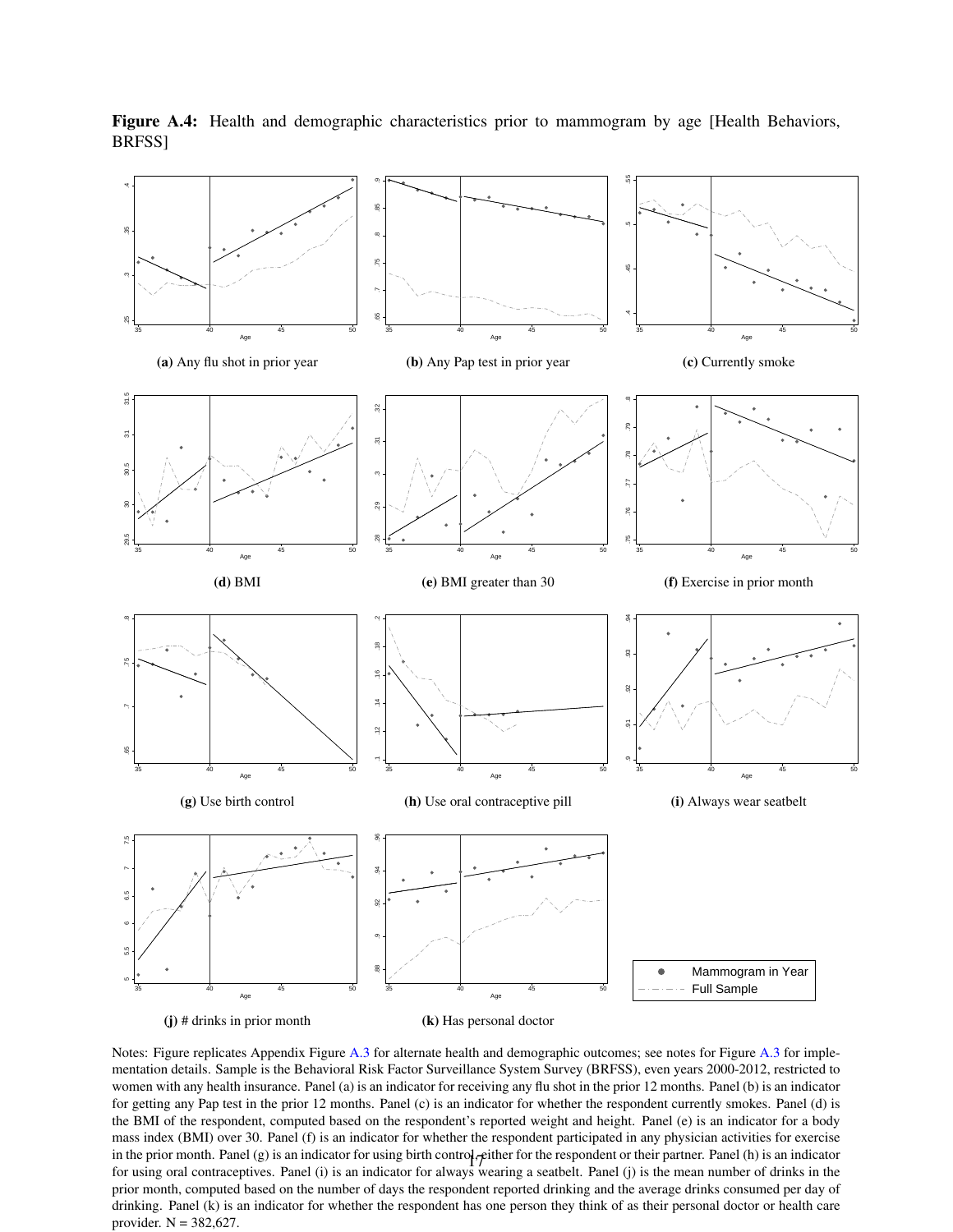<span id="page-17-0"></span>

Notes: Figure replicates Appendix Figure [A.3](#page-15-0) with additional outcomes; see notes for Figure [A.3](#page-15-0) for implementation details. Sample is the Behavioral Risk Factor Surveillance System Survey (BRFSS), even years 2000-2012, restricted to women with any health insurance. Panel (a) is the average income of women who obtained a mammogram. All women in the top bin of \$75,000 or above are top coded at that income. Panel (b) is an indicator for whether the income was above the median income of \$50,000. Panel (c) is a binary indicator for whether the highest year of education completed included some college or technical school. Panel (d) is an indicator for whether the metropolitan status code was "in the center of an MSA." Panel (e) is an indicator for whether the metropolitan status code was "outside the city center of an MSA but inside the county containing the MSA" or "inside a suburban county of the MSA." Panel (f) is an indicator for whether the metropolitan status code was "not in an MSA." Panel (g) is an indicator for whether the respondent was currently employed for wages for self-employed. Panel (h) is a binary indicator for whether the respondent is currently married.  $N = 382,627$ .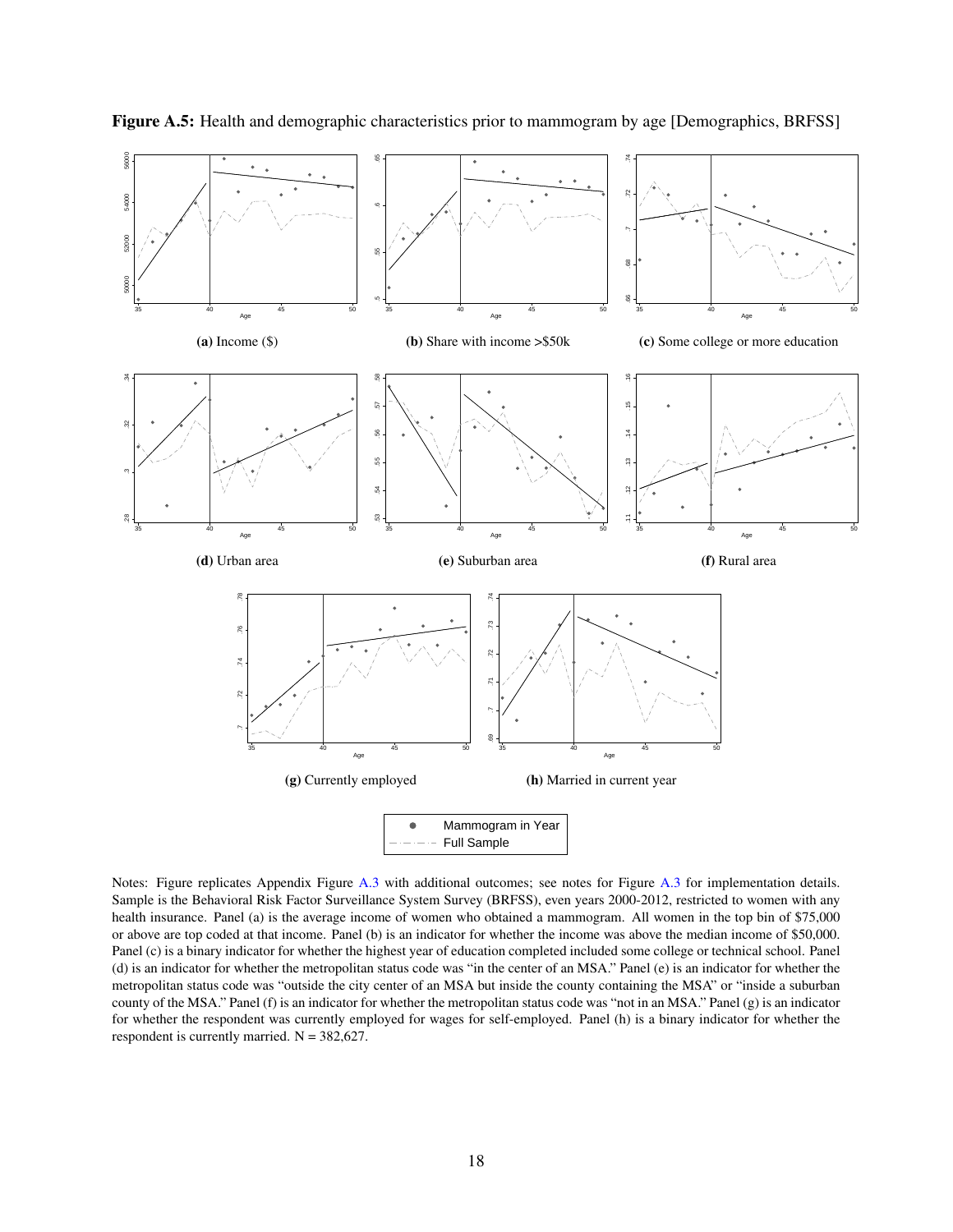<span id="page-18-0"></span>

Figure A.6: Erasmus model predictions for share with cancer and share in-situ (no screening)

Notes: Figure presents the share with any cancer and the share of cancer in-situ in the Erasmus model, with no screening.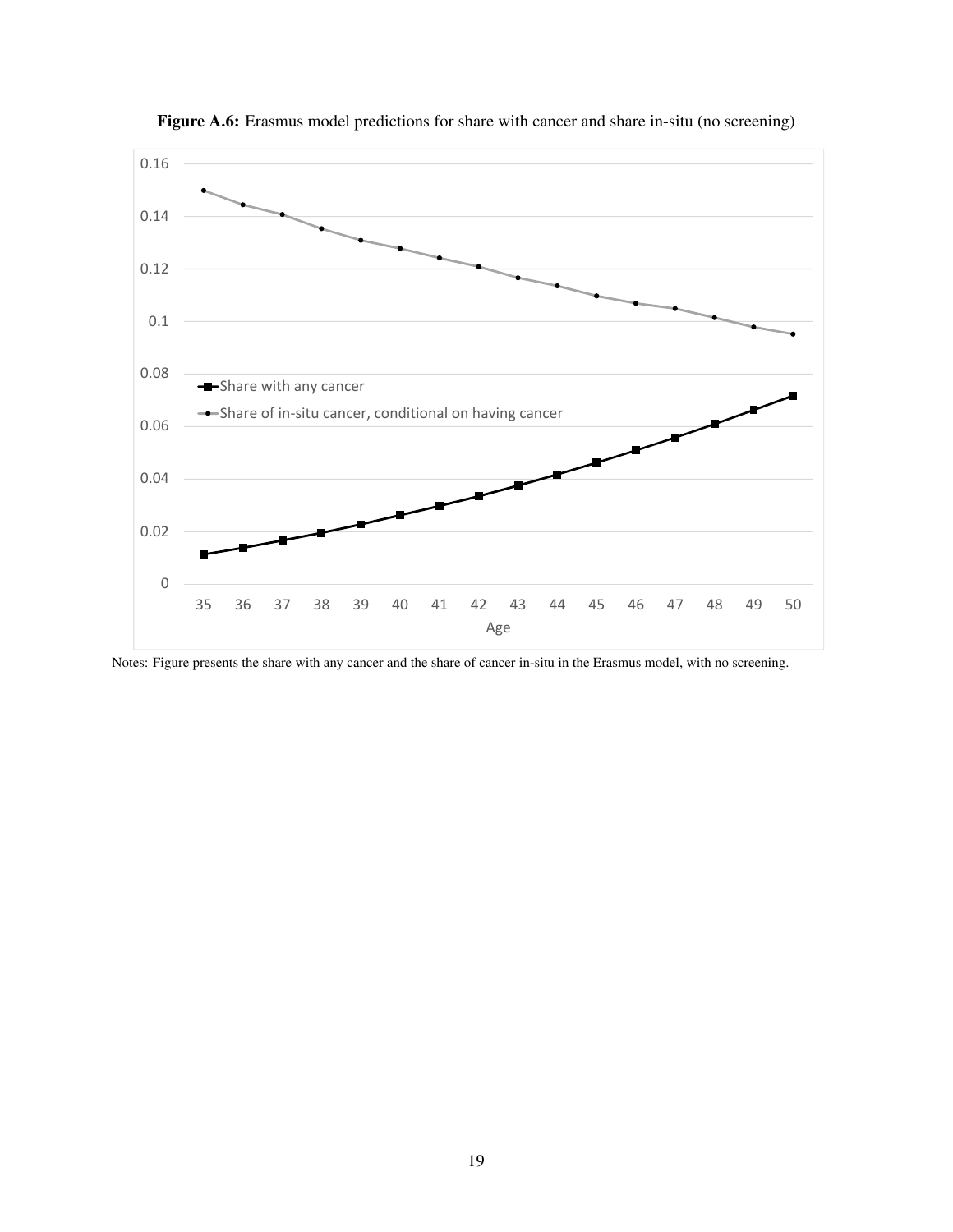Figure A.7: Fitted tumor incidence by age

<span id="page-19-0"></span>

Notes: Figure presents the smoothed CDF of tumor incidence by age, fitted to the original Erasmus incidence in 5-year intervals.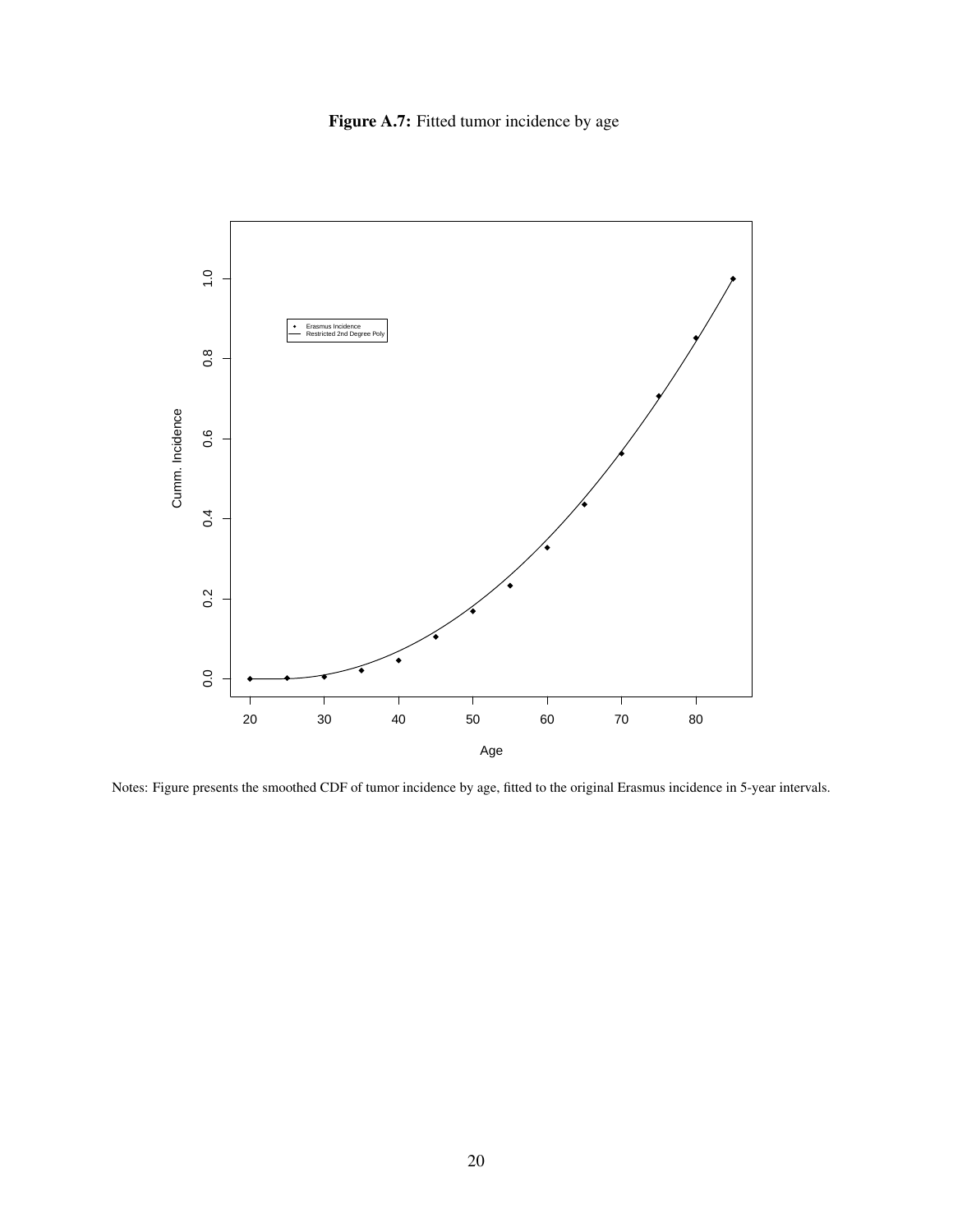

<span id="page-20-0"></span>

Notes: Figure presents the simulated incidence and diagnosis rates compared with the SEER diagnosis rates. These are presented for both the original incidence in panel (a), and for the incidence shifted by  $\alpha$  in panel (b). This simulation assumes no screening.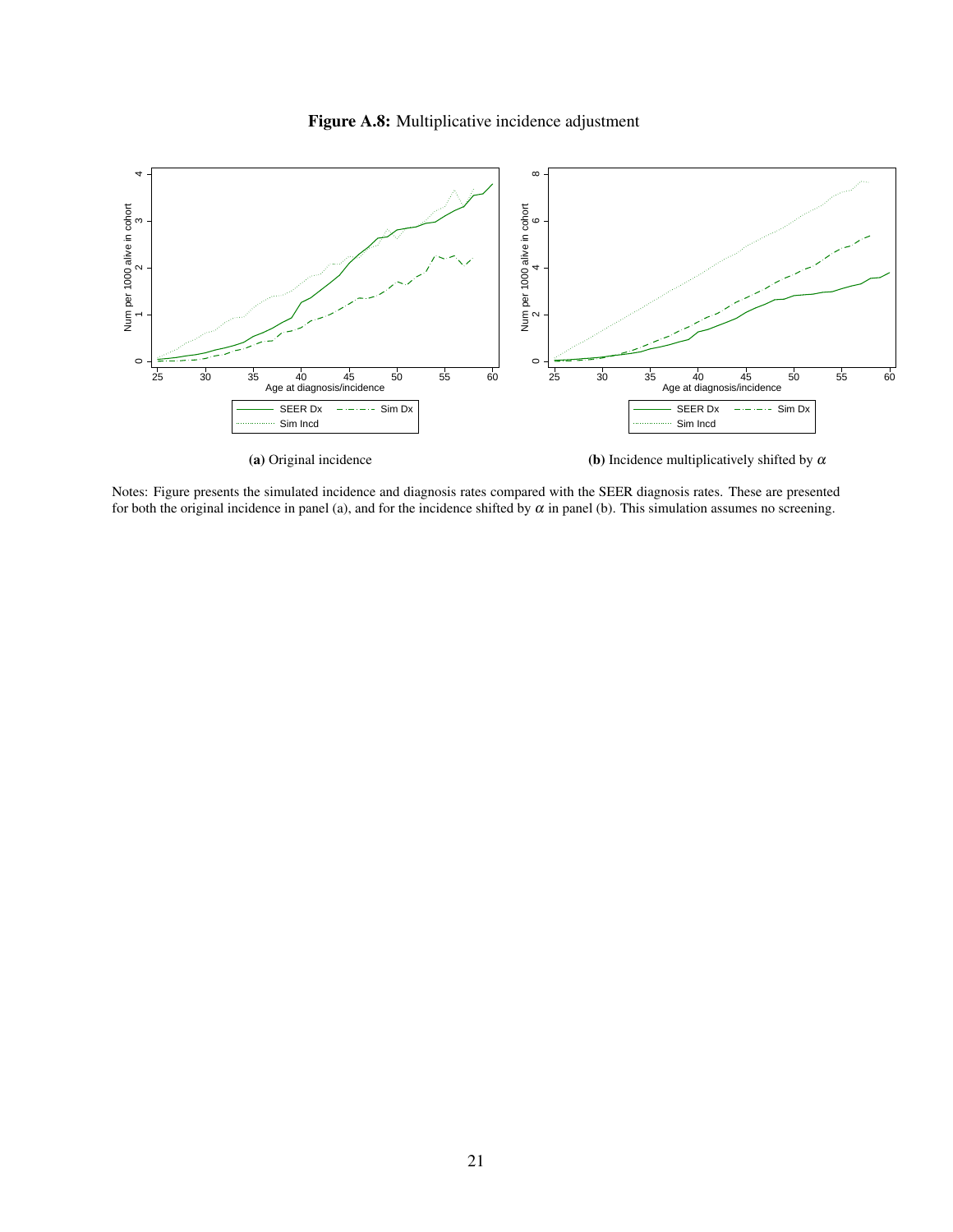<span id="page-21-0"></span>

Figure A.9: Erasmus model

(b) Example sequences

Notes: Panel (a) shows the flow chart of a tumor's natural history according to the Erasmus model. Panel (b) shows example sequences of progression for each different type of tumor, in the absence of screening.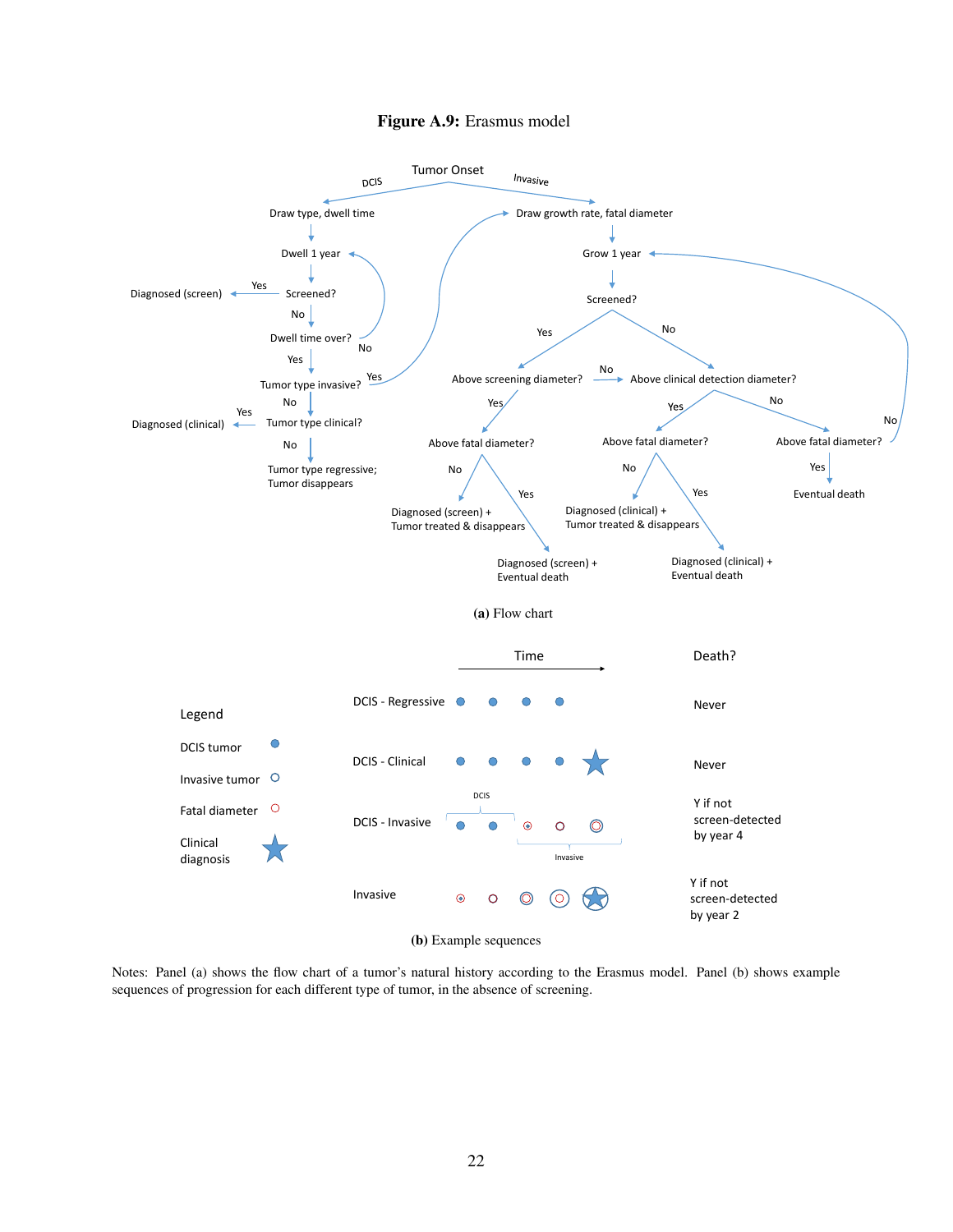## Figure A.10: Cancer histories in Erasmus model

<span id="page-22-0"></span>

Notes: Figure shows the share of women in different categories when the Erasmus model is run without screening for birth cohorts 1950-1975, and focuses on years 2000-2005. The categories represented are "Dead Other Causes" (died due to other causes), "Dead Breast Cancer" (died due to breast cancer), "Alive Dxed" (alive and with clinically diagnosed cancer), "Alive Dtctbl - Invasive" (alive and with detectable but not yet detected invasive cancer), and "Alive Dtctbl - DCIS" (alive and with detectable but not yet detected DCIS cancer). The remainder of the population is cancer-free or has invasive or DCIS cancer that is too small to be detectable yet.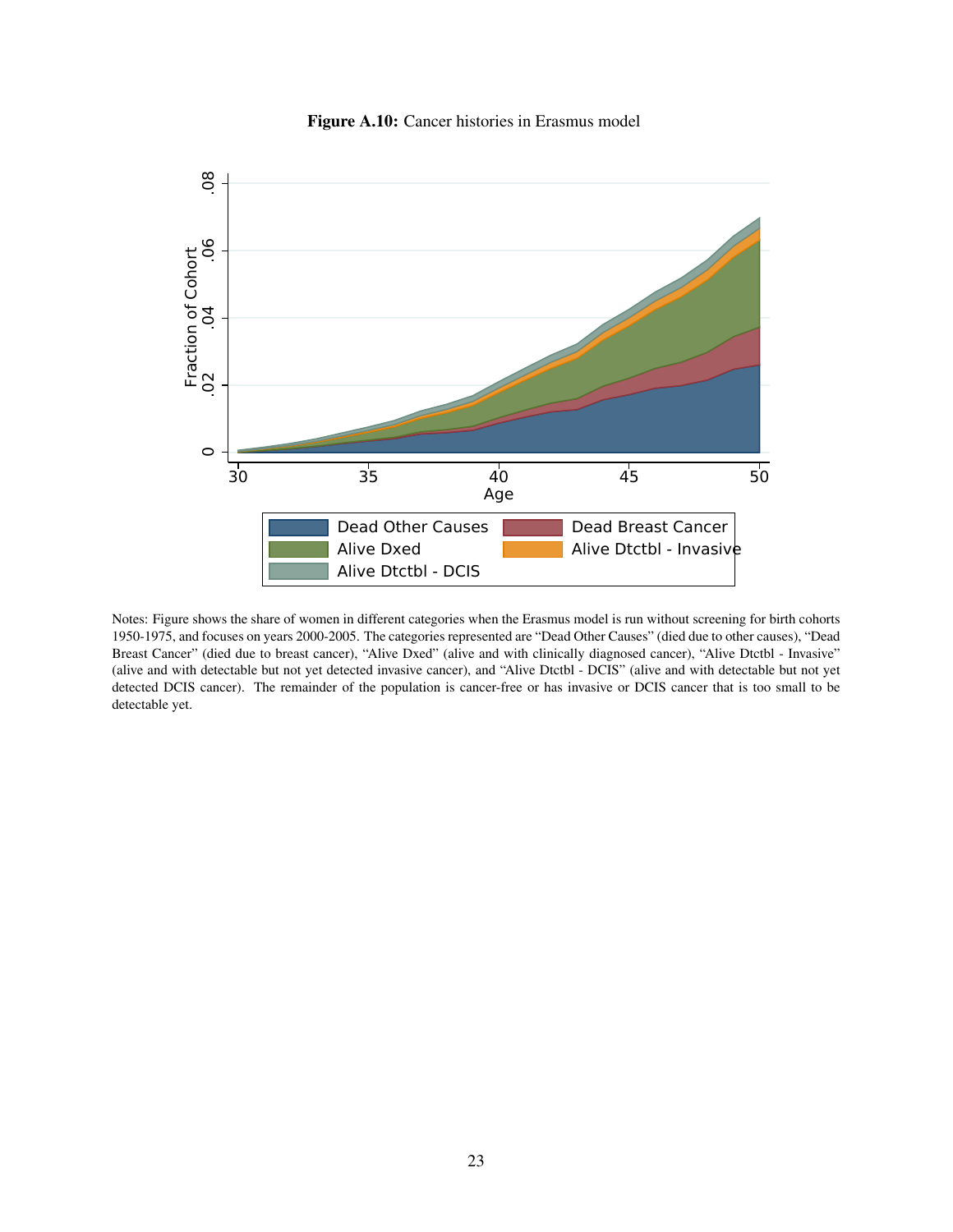<span id="page-23-0"></span>

| Event                     | Code type     | <b>CPT</b> Codes                      | ICD-9 Codes                |
|---------------------------|---------------|---------------------------------------|----------------------------|
| Screening mammogram       | CPT procedure | 77057*, G0202**                       | V76.12                     |
| Breast biopsy             | CPT procedure | 19100, 19101, 19120                   | 85.11, 85.12, 85.20, 85.21 |
| <b>Breast ultrasound</b>  | CPT procedure | 76645                                 | 88 73 **                   |
| Radiologic breast testing | CPT procedure | 76003, 77002*, 76095, 77031*, 76086,  | 87.35, 87.36, 87.73, 88.85 |
|                           |               | 76087, 76088, 77053*, 77054*, 76355,  |                            |
|                           |               | 76360, 76362, 77011*, 77012*, 77013*, |                            |
|                           |               | 76098, 76100, 76101, 76102, 76120,    |                            |
|                           |               | 76125, 76140, 76150, 76350, 76365     |                            |
| Breast cancer treatment   | CPT procedure | 19160, 19162, 19180, 19200, 19220,    | 233.0, V103.0, 174.0-174.9 |
|                           |               | 19240, 19301**, 19303**, 19305**,     |                            |
|                           |               | 19307**, 38740, 38745                 |                            |
|                           |               |                                       |                            |

Table A.1: Codes used to identify claims

\* indicates this code was not provided by [Segel et al.](#page-30-0) [\(2017\)](#page-30-0) but is the post-2007 analog of such a code. See http://provider.indianamedicaid.com/ihcp/Bulletins/BT200701.pdf.

\*\* indicates this code was provided by [Hubbard et al.](#page-30-1) [\(2015\)](#page-30-1) rather than [Segel et al.](#page-30-0) [\(2017\)](#page-30-0).

<span id="page-23-1"></span>Notes: This table provides the codes used to define mammograms in the HCCI and SEER-Medicare claims data. "CPT codes" are also known as "HCPCS codes."

|                       |            | Diagnosed in SEER-Medicare |  |  |  |
|-----------------------|------------|----------------------------|--|--|--|
|                       | <b>Yes</b> | N <sub>0</sub>             |  |  |  |
| Negative              | 0.001      | 0.226                      |  |  |  |
| <b>False Positive</b> | 0.001      | 0.014                      |  |  |  |
| True Positive         | 0.501      | 0.002                      |  |  |  |
| No Mammogram          | 0.497      | 0.759                      |  |  |  |
| N                     | 80,408     | 3,327,642                  |  |  |  |

Table A.2: Results of mammograms by diagnosis

Notes: This table summarizes the outcomes of mammograms for SEER-Medicare women who are diagnosed with breast cancer in that year (column 1) and not diagnosed with breast cancer in that year (column 2). Breast cancer diagnoses are recorded in the SEER linked data. Mammogram outcomes (negative, false positive, true positive, and no mammogram) are coded using the [Segel](#page-30-0) [et al.](#page-30-0) [\(2017\)](#page-30-0) algorithm as described in Appendix [A.](#page-0-1) We restrict to those who were diagnosed between 2007 and 2013. Sample includes both 65+ and disabled.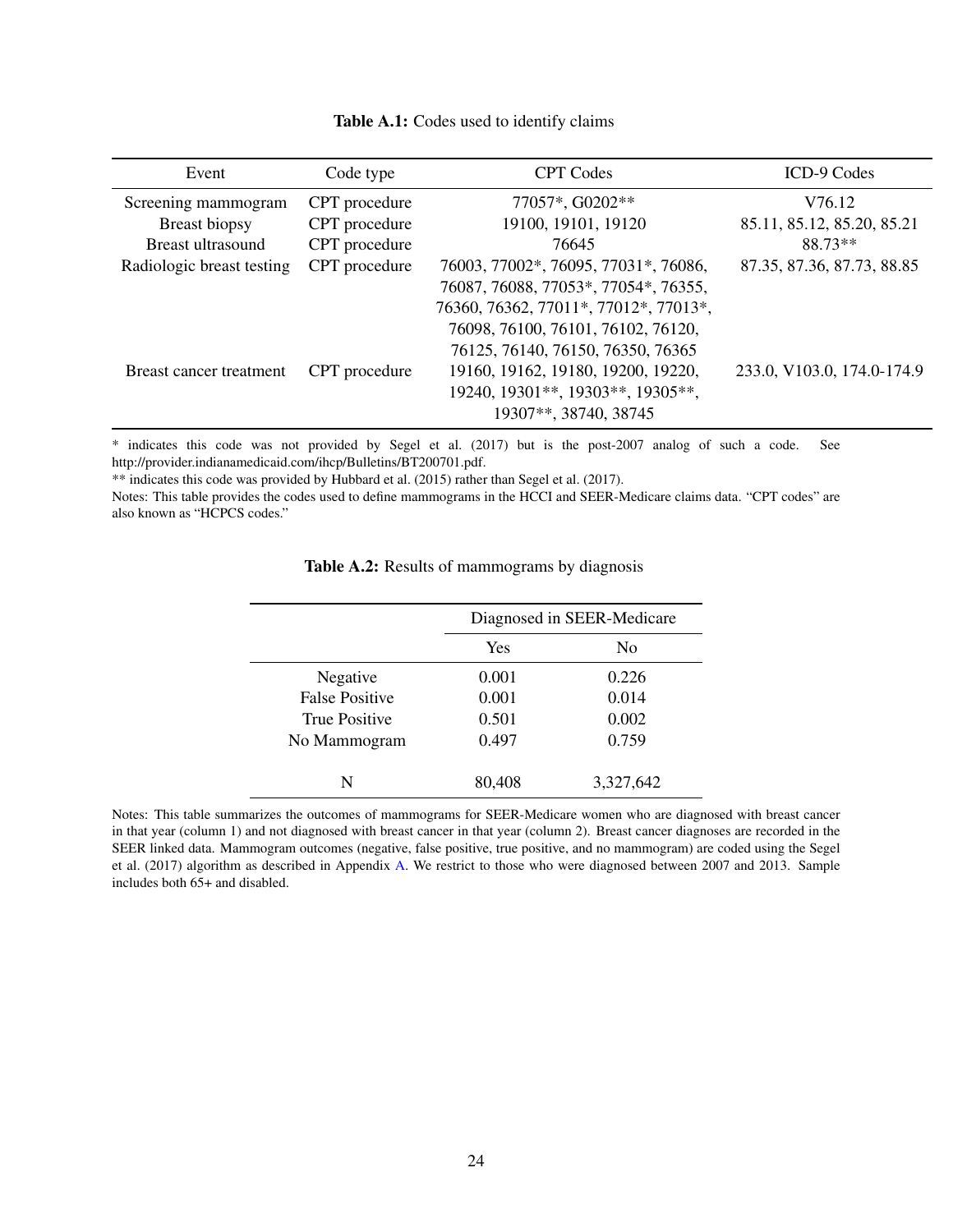<span id="page-24-0"></span>

|                                  | True positive mammogram<br>(Conditional on screened) |         |  |  |
|----------------------------------|------------------------------------------------------|---------|--|--|
| Time of Diagnosis                | <b>Yes</b>                                           | No      |  |  |
| Prior to mammogram               | 0.001                                                | 0.000   |  |  |
| In year of mammogram             | 0.722                                                | 0.000   |  |  |
| In year following mammogram      | 0.145                                                | 0.022   |  |  |
| More than 1 year after mammogram | 0.016                                                | 0.142   |  |  |
| Never diagnosed                  | 0.116                                                | 0.836   |  |  |
| N                                | 55.799                                               | 952.292 |  |  |

#### Table A.3: Diagnosis status by true positive result

<span id="page-24-1"></span>Notes: This table summarizes the time of diagnosis in the linked SEER data for women who were coded as having a true positive mammogram in the SEER-Medicare data. We restrict this analysis to women who received a screening mammogram in the SEER-Medicare data, as coded in the Segel algorithm as described in Appendix [A.](#page-0-1) For these women, we use the SEER-Medicare claims and the Segel algorithm to determine whether the woman had a true positive mammogram. We then compare the timing of this claims-related diagnosis with the SEER diagnosis, if any occurred. The rows refer to the year the woman was coded as having breast cancer in the SEER linked data. Source: SEER-Medicare data, diagnoses between 2007-2013.

#### Table A.4: Tumor characteristics

| Invasive                                      | <b>DCIS</b>              |
|-----------------------------------------------|--------------------------|
| Size $s_i^y$ (cm)                             | Dwell time $w_i$ (years) |
| Growth rate $g_i$ (1/years) *                 |                          |
| Screen detection diameter $r_i^{ay}$ (cm)     |                          |
| Clinical diagnosis diameter $c_i$ (cm) $*$    |                          |
| Fatal diameter $f_i$ (cm)                     |                          |
| Survival duration since fatal $u_i$ (years) * |                          |

Note: This table lists the tumor characteristics for invasive and DCIS tumors. Starred variables (\*) have correlated distributions; see Appendix Table [A.5.](#page-25-0) Parameter values listed in Appendix Tables [A.4](#page-24-1) to [A.7](#page-26-1) are taken from [Tan et al.](#page-30-3) [\(2006\)](#page-30-3) or the extended CISNET description of the same model.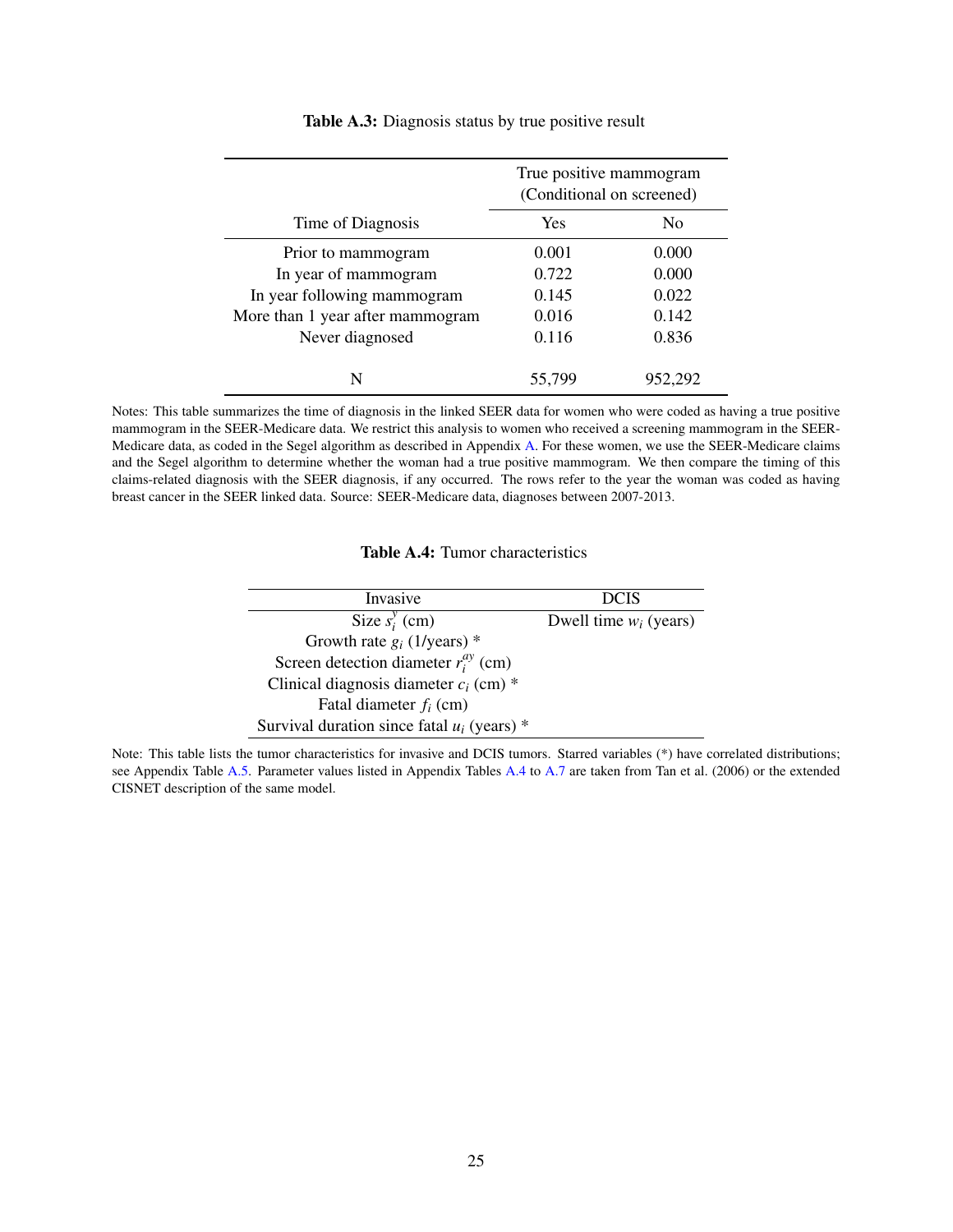<span id="page-25-0"></span>

| All women                                 | Notation        | Values                                               |
|-------------------------------------------|-----------------|------------------------------------------------------|
| Probability of death from other<br>causes | $Q_{y}^{b}$     | Derived following Rosenberg (2006)                   |
| Probability of any breast cancer          | $C_b$           | Quadratic fit to Table A.8 plus further optimization |
| Age-specific probability of               | $S_a$           | Quadratic fit to values in Table A.6                 |
| onset (given any onset)                   |                 |                                                      |
| Probability of invasive tumor             | $I_a$           | See Table A.9                                        |
| (given tumor onset)                       |                 |                                                      |
| Probability of DCIS tumor                 | $V_a, R_a, C_a$ | See Table A.9                                        |
| sub-type (summing to $1 - I_a$ )          |                 |                                                      |
| <b>Invasive Tumors</b>                    |                 |                                                      |
| Mean of log of growth rate $g_i$          | $\mu_G$         | 0.062                                                |
| SD of log of growth rate $g_i$            | $\sigma_G$      | 0.87                                                 |
| Scale parameter for screen                | $\beta_R^{ay}$  | see Table A.7                                        |
| detection $r_i^{ay}$                      |                 |                                                      |
| Shape parameter for screen                | $\eta_R$        | 2.95                                                 |
| detection $r_i^{ay}$                      |                 |                                                      |
| Mean of log of clinical                   | $\mu_C$         | 0.97                                                 |
| diagnosis diameter $c_i$                  |                 |                                                      |
| SD of log of clinical diagnosis           | $\sigma_C$      | 0.63                                                 |
| diameter $c_i$                            |                 |                                                      |
| Scale parameter for fatal                 | $\beta_F^y$     | Linear between 1915 and 1975 (0.8 in 1915; 4.0 in    |
| diameter $f_i$                            |                 | 1975); 4.0 after 1975                                |
| Shape parameter for fatal                 | $\eta_F$        | 0.95                                                 |
| diameter $f_i$                            |                 |                                                      |
| Mean of log of survival duration          | $\mu_U$         | 2.43                                                 |
| $u_i$                                     |                 |                                                      |
| SD of log of survival duration $u_i$      | $\sigma_U$      | 1.13                                                 |
| Correlation between $g_i$ and $c_i$       | $\rho_{gc}$     | $+0.41$                                              |
| Correlation between $g_i$ and $u_i$       | $\rho_{gu}$     | $-0.90$                                              |
| Correlation between $c_i$ and $u_i$       | $\rho_{cu}$     | $-0.43$                                              |
| <b>DCIS</b> Tumors                        |                 |                                                      |
| Mean of tumor dwell time $w_i^4$          | W               | 5.22 - (time to grow from 1975 to current year       |
|                                           |                 | screening diameter)                                  |
| Screening sensitivity                     | $E_{y}$         | Linear from 1975-2000 (0.4 in 1975, 0.8 in 2000)     |
|                                           |                 | and 0.8 from 2001-2010                               |

## Table A.5: Model parameters

Note: This table lists the parameters of the tumor growth model, along with their values where applicable.

<span id="page-25-1"></span><sup>&</sup>lt;sup>4</sup>Dwell time  $w_i$  (time from in-situ onset to invasive onset) is calculated by subtracting the time it takes the invasive tumor to grow from the 1975 screening threshold to the current screening threshold from a random draw from an exponential distribution with mean 5.22.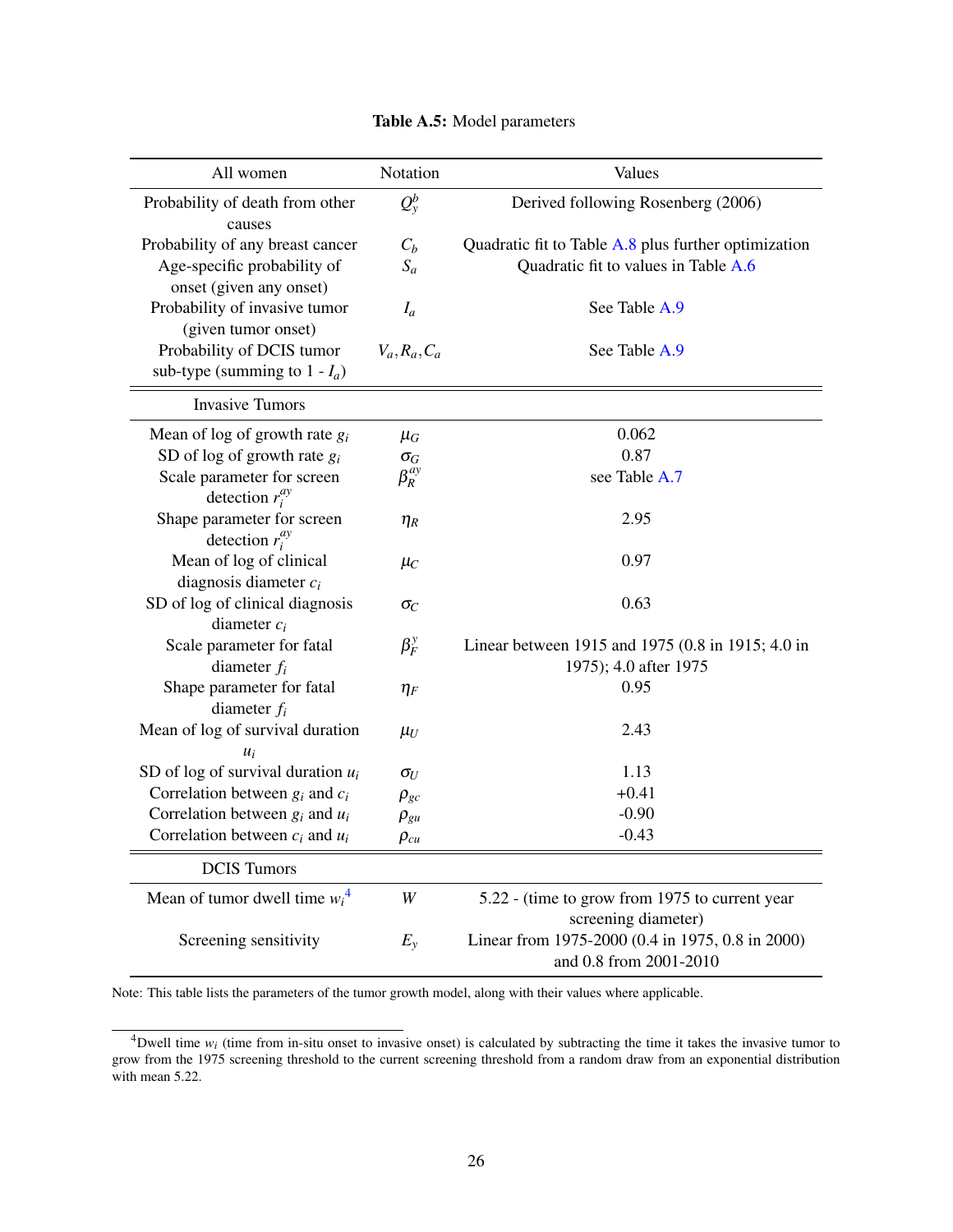<span id="page-26-0"></span>

| Age | Cumulative incidence | Age       | Annual probability of incidence |
|-----|----------------------|-----------|---------------------------------|
| 25  | 0.002                | $20 - 24$ | 0.0004                          |
| 30  | 0.005                | 25-29     | 0.0006                          |
| 35  | 0.021                | 30-34     | 0.0032                          |
| 40  | 0.046                | 35-39     | 0.0050                          |
| 45  | 0.105                | 40-44     | 0.0118                          |
| 50  | 0.169                | 45-49     | 0.0128                          |
| 55  | 0.233                | 50-54     | 0.0128                          |
| 60  | 0.328                | 55-59     | 0.0190                          |
| 65  | 0.436                | $60-64$   | 0.0216                          |
| 70  | 0.563                | 65-69     | 0.0254                          |
| 75  | 0.707                | 70-74     | 0.0288                          |
| 80  | 0.852                | 75-79     | 0.0290                          |
| 85  | 1.00                 | 80-85     | 0.0247                          |

Table A.6: Tumor incidence by age

<span id="page-26-1"></span>Note: This table shows the age distribution of the incidence of the onset of pre-clinical breast cancer (including ductal carcinoma in-situ). Source: [Tan et al.](#page-30-3) [\(2006\)](#page-30-3); author's calculations.

| <b>Table A.7:</b> Screening diameter scale parameter |  |
|------------------------------------------------------|--|
|                                                      |  |

|                              | Parameter value for age and year screened |    |    |     |  |  |  |  |  |  |
|------------------------------|-------------------------------------------|----|----|-----|--|--|--|--|--|--|
|                              | $30-49$ $50-59$<br>$60-69$<br>70-85       |    |    |     |  |  |  |  |  |  |
| 1975                         | 22                                        | 17 | 13 | 1.0 |  |  |  |  |  |  |
|                              | (linear interpolation)                    |    |    |     |  |  |  |  |  |  |
| 2000<br>09<br>06<br>15<br>11 |                                           |    |    |     |  |  |  |  |  |  |

Note: This table shows the age- and screening-year-dependent values of the scale parameter for the screening diameter Weibull distribution. Linear interpolation is applied between years 1975 and 2000.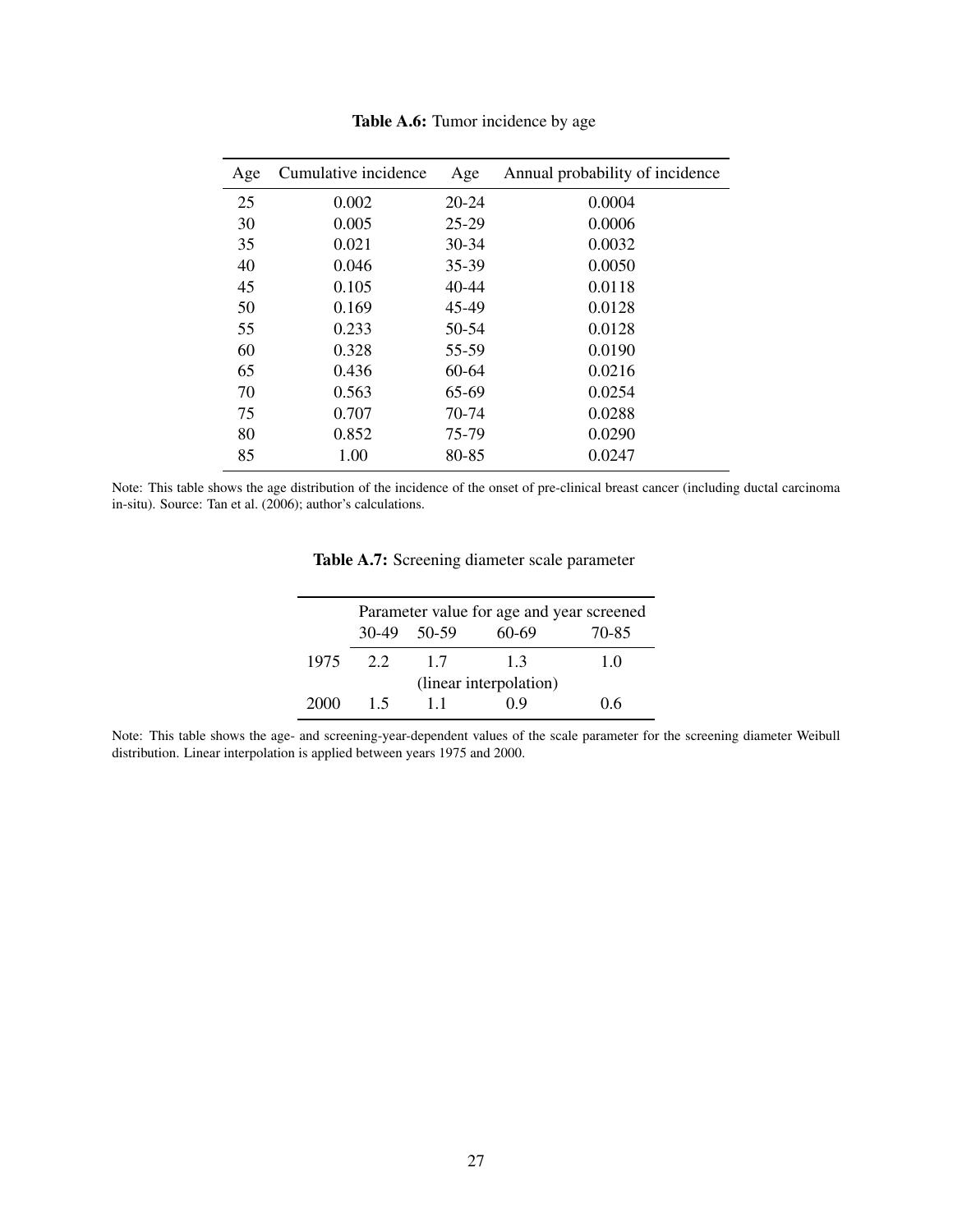| Birth cohort | Cumulative incidence |
|--------------|----------------------|
| 1900-04      | 0.122                |
| 1905-09      | 0.132                |
| 1910-14      | 0.141                |
| 1915-19      | 0.154                |
| 1920-24      | 0.169                |
| 1925-29      | 0.176                |
| 1930-34      | 0.182                |
| 1935-39      | 0.200                |
| 1940-44      | 0.220                |
| 1945-49      | 0.223                |
| 1950-54      | 0.204                |
| 1955-59      | 0.198                |
| 1960-64      | 0.193                |
| 1965-69      | 0.189                |
| 1970         | 0.187                |
|              |                      |

<span id="page-27-0"></span>Table A.8: Tumor incidence by birth cohort: original Erasmus values

<span id="page-27-1"></span>Note: This table shows the cumulative probability (up to age 85) of the onset of pre-clinical breast cancer by birth cohort. Source: [Tan et al.](#page-30-3) [\(2006\)](#page-30-3)

Table A.9: Tumor type distribution

|       |      |                        | Age at onset Invasive DCIS-invasive DCIS-regressive DCIS-clinical |      |
|-------|------|------------------------|-------------------------------------------------------------------|------|
| 20-34 | 0.76 | 0.15                   | 0.03                                                              | 0.06 |
| 35-79 |      | (linear interpolation) |                                                                   |      |
| 80-85 | 0.92 | 0.05                   | 0.01                                                              | 0.02 |

Note: This table shows the age-dependent proportions of incident tumor types. Linear interpolation is applied between ages 35 and 79.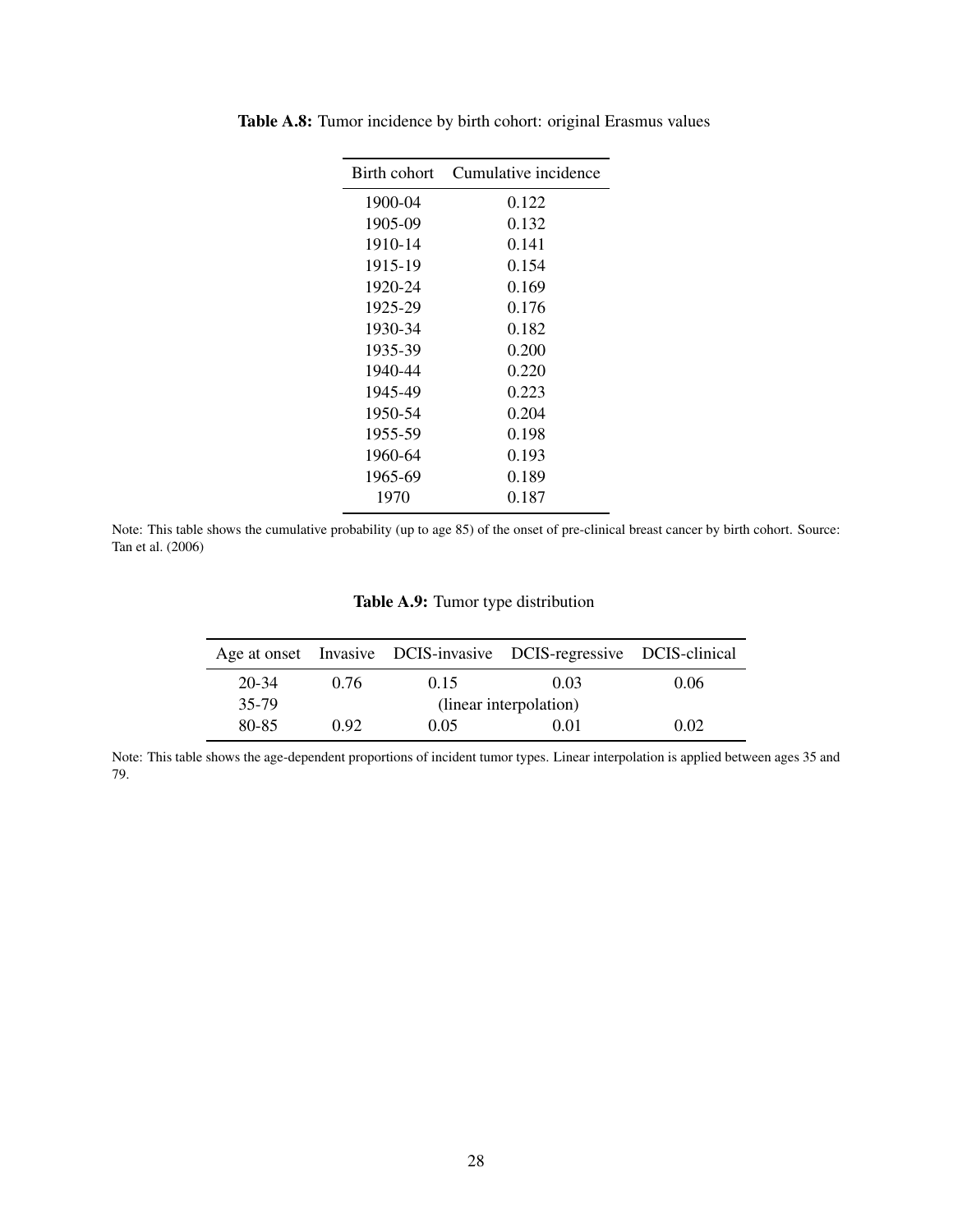|                                                        | <b>A. Estimated Selection</b>         |                   |      |                                       | <b>B.</b> No Selection    |                                       | <b>C. Consistent Selection</b> |          |      |
|--------------------------------------------------------|---------------------------------------|-------------------|------|---------------------------------------|---------------------------|---------------------------------------|--------------------------------|----------|------|
|                                                        |                                       |                   |      |                                       |                           |                                       |                                |          |      |
|                                                        | Dead by age 50<br>$(per 1,000$ women) |                   |      | Dead by age 50<br>$(per 1,000$ women) |                           | Dead by age 50<br>$(per 1,000$ women) |                                |          |      |
|                                                        |                                       | Recommendation at | Diff |                                       | Recommendation at<br>Diff |                                       | Recommendation at              | Diff     |      |
|                                                        | Age $40$                              | Age 45            |      | Age $40$                              | Age $45$                  |                                       | Age $40$                       | Age $45$ |      |
| <b>Baseline Estimate</b>                               | 15.98                                 | 16.03             | 0.05 | 15.84                                 | 16.02                     | 0.18                                  | 15.54                          | 15.99    | 0.45 |
| Decrease cancer incidence to:                          |                                       |                   |      |                                       |                           |                                       |                                |          |      |
| (1) Erasmus original level                             | 10.66                                 | 10.68             | 0.02 | 10.67                                 | 10.68                     | 0.01                                  | 10.65                          | 10.68    | 0.03 |
| Decrease share of in-situ tumors that become invasive: |                                       |                   |      |                                       |                           |                                       |                                |          |      |
| (2) from $62.5\%$ to $28\%$                            | 15.20                                 | 15.22             | 0.02 | 15.06                                 | 15.21                     | 0.15                                  | 14.78                          | 15.18    | 0.41 |
| $(3)$ from 62.5% to 14%                                | 14.89                                 | 14.90             | 0.01 | 14.75                                 | 14.89                     | 0.14                                  | 14.48                          | 14.86    | 0.39 |
| Increase share of non-malignant tumors:                |                                       |                   |      |                                       |                           |                                       |                                |          |      |
| (4) from $6\%$ to $19\%$                               | 15.08                                 | 15.12             | 0.03 | 14.90                                 | 15.10                     | 0.20                                  | 14.63                          | 15.07    | 0.44 |
| $(5)$ from 6% to 42%                                   | 12.69                                 | 12.70             | 0.02 | 12.53                                 | 12.68                     | 0.15                                  | 12.36                          | 12.66    | 0.30 |

<span id="page-28-0"></span>Table A.10: Sensitivity checks for impact of changing mammogram recommendation age from 40 to 45

Notes: Table reports model predictions under alternate sensitivity assumptions. The first three columns in the first row replicate the results from Panel A of Table 4 in the main text, on the impact of changing the mammogram recommendation age from 40 to 45 based on the estimated selection patterns. We report only the impact on the death rate by age 50. The second three columns replicate the results from Panel B of Table 4 where we instead assume "no selection" (i.e. we set  $\delta^r = \delta^o = 0$ .) The last set of columns reflect Panel C of Table 4 where we assume "consistent selection" (i.e. we set  $\delta^r$  equal to our estimates of  $\delta^o$  in Table [A.11\)](#page-28-1). Each row tests the sensitivity of these estimates under alternate natural history assumptions, as discussed in Appendix [F.](#page-10-1)

<span id="page-28-1"></span>

|                                           |                 |           |         | Sensitivity Checks        |         |                     |
|-------------------------------------------|-----------------|-----------|---------|---------------------------|---------|---------------------|
|                                           |                 | (1)       | (2)     | (3)                       | (4)     | (5)                 |
|                                           | <b>Baseline</b> |           |         | Share In-situ to Invasive |         | Share Non-Malignant |
| Parameter                                 | Estimate        | Incidence | 28%     | 14%                       | 19%     | 42%                 |
| $\alpha^{\rm o}$                          | $-5.21$         | $-4.81$   | $-5.20$ | $-5.20$                   | $-4.67$ | $-3.33$             |
| $\gamma^{\rm o}$                          | 0.10            | 0.09      | 0.10    | 0.10                      | 0.09    | 0.05                |
| $\delta^{\rm o}$<br>in-situ               | 0.36            | 1.15      | 0.36    | 0.36                      | 0.09    | $-0.16$             |
| $\delta^o_{\hbox{\scriptsize{invasive}}}$ | 1.13            | 10.89     | 1.13    | 1.13                      | 1.15    | 1.58                |
| $\alpha^r$                                | 0.29            | $-0.06$   | 0.26    | 0.26                      | 0.03    | $-0.73$             |
| $\gamma^{\rm r}$                          | $-0.03$         | $-0.02$   | $-0.02$ | $-0.02$                   | $-0.02$ | 0.00                |
| $\delta^r_{\,\mathrm{in\text{-}situ}}$    | $-0.01$         | 0.58      | $-0.01$ | 0.00                      | $-0.55$ | $-1.06$             |
| $\delta^r_{\rm{invasive}}$                | $-4.67$         | 22.28     | $-5.10$ | $-12.80$                  | $-6.67$ | $-13.67$            |

Table A.11: Sensitivity checks for parameter estimates

Notes: Table shows the parameter estimates from the mammogram decision model under alternate sensitivity assumptions. Specifics for each of the columns are discussed in Appendix [F.](#page-10-1)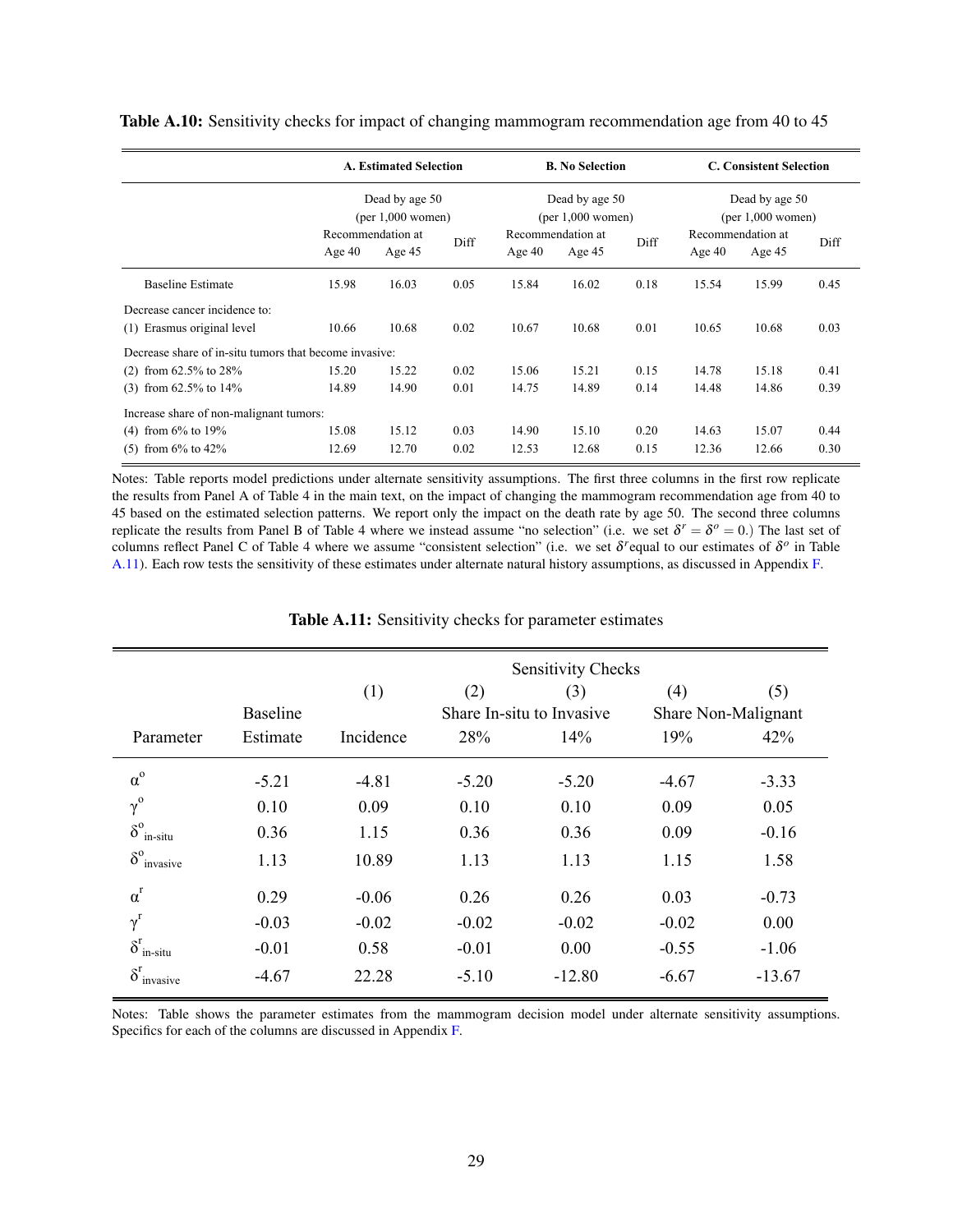# References

- <span id="page-29-3"></span>Abadie, A., 2002: Bootstrap Tests for Distributional Treatment Effects in Instrumental Variable Models. *Journal of the American Statistical Association*, 97 (457), 284–292, doi:10.1198/ 016214502753479419, URL [https://doi.org/10.1198/016214502753479419,](https://doi.org/10.1198/016214502753479419) publisher: Taylor & Francis \_eprint: https://doi.org/10.1198/016214502753479419.
- <span id="page-29-4"></span>Abadie, A., 2003: Semiparametric instrumental variable estimation of treatment response models. *Journal of Econometrics*, 113 (2), 231–263, doi:10.1016/S0304-4076(02)00201-4, URL [http://www.sciencedirect.](http://www.sciencedirect.com/science/article/pii/S0304407602002014) [com/science/article/pii/S0304407602002014.](http://www.sciencedirect.com/science/article/pii/S0304407602002014)
- <span id="page-29-9"></span>American Cancer Society, 2017: Breast Cancer Facts & Figures 2017-2018. American Cancer Society, Inc., URL [https://www.cancer.org/content/dam/cancer-org/research/cancer-facts-and-statistics/](https://www.cancer.org/content/dam/cancer-org/research/cancer-facts-and-statistics/breast-cancer-facts-and-figures/breast-cancer-facts-and-figures-2017-2018.pdf) [breast-cancer-facts-and-figures/breast-cancer-facts-and-figures-2017-2018.pdf.](https://www.cancer.org/content/dam/cancer-org/research/cancer-facts-and-statistics/breast-cancer-facts-and-figures/breast-cancer-facts-and-figures-2017-2018.pdf)
- <span id="page-29-7"></span>Burstein, H. J., K. Polyak, J. S. Wong, S. C. Lester, and C. M. Kaelin, 2004: Ductal Carcinoma in Situ of the Breast. *New England Journal of Medicine*, 350 (14), 1430–1441, doi:10.1056/NEJMra031301, URL [https://doi.org/10.1056/NEJMra031301.](https://doi.org/10.1056/NEJMra031301)
- <span id="page-29-2"></span>Chetty, R., M. Stepner, S. Abraham, S. Lin, B. Scuderi, N. Turner, A. Bergeron, and D. Cutler, 2016: The Association Between Income and Life Expectancy in the United States, 2001-2014. *JAMA*, 315 (16), 1750–1766, doi:10.1001/jama.2016.4226, URL [https://jamanetwork.com/journals/jama/](https://jamanetwork.com/journals/jama/fullarticle/2513561) [fullarticle/2513561,](https://jamanetwork.com/journals/jama/fullarticle/2513561) publisher: American Medical Association.
- <span id="page-29-5"></span>Clarke, L. D., S. K. Plevritis, R. Boer, K. A. Cronin, and E. J. Feuer, 2006: Chapter 13: A Comparative Review of CISNET Breast Models Used To Analyze U.S. Breast Cancer Incidence and Mortality Trends. *JNCI Monographs*, 2006 (36), 96–105, doi:10.1093/jncimonographs/lgj013, URL [https://academic.oup.](https://academic.oup.com/jncimono/article-lookup/doi/10.1093/jncimonographs/lgj013) [com/jncimono/article-lookup/doi/10.1093/jncimonographs/lgj013.](https://academic.oup.com/jncimono/article-lookup/doi/10.1093/jncimonographs/lgj013)
- <span id="page-29-1"></span>Cronin, K. A., and Coauthors, 2009: CEBP Focus on Cancer Surveillance: Bias Associated With Self-Report of Prior Screening Mammography. *Cancer epidemiology, biomarkers & prevention : a publication of the American Association for Cancer Research, cosponsored by the American Society of Preventive Oncology*, 18 (6), 1699–1705, doi:10.1158/1055-9965.EPI-09-0020, URL [https://www.ncbi.nlm.nih.gov/](https://www.ncbi.nlm.nih.gov/pmc/articles/PMC2771779/) [pmc/articles/PMC2771779/.](https://www.ncbi.nlm.nih.gov/pmc/articles/PMC2771779/)
- <span id="page-29-6"></span>Ernster, V. L., and Coauthors, 2002: Detection of ductal carcinoma in situ in women undergoing screening mammography. *Journal of the National Cancer Institute*, 94 (20), 1546–1554.
- <span id="page-29-8"></span>Eusebi, V., E. Feudale, M. Foschini, A. Micheli, A. Conti, C. Riva, S. Di Palma, and F. Rilke, 1994: Longterm follow-up of in situ carcinoma of the breast. Vol. 11, 223–235, URL [https://europepmc.org/article/](https://europepmc.org/article/med/7831534) [med/7831534.](https://europepmc.org/article/med/7831534)
- <span id="page-29-0"></span>Freeman, J., C. Klabunde, N. Schussler, J. Warren, B. Virnig, and G. Cooper, 2002: Measuring Breast, Colorectal, and Prostate Cancer Screening with Medicare Claims Data. *Medical Care*,